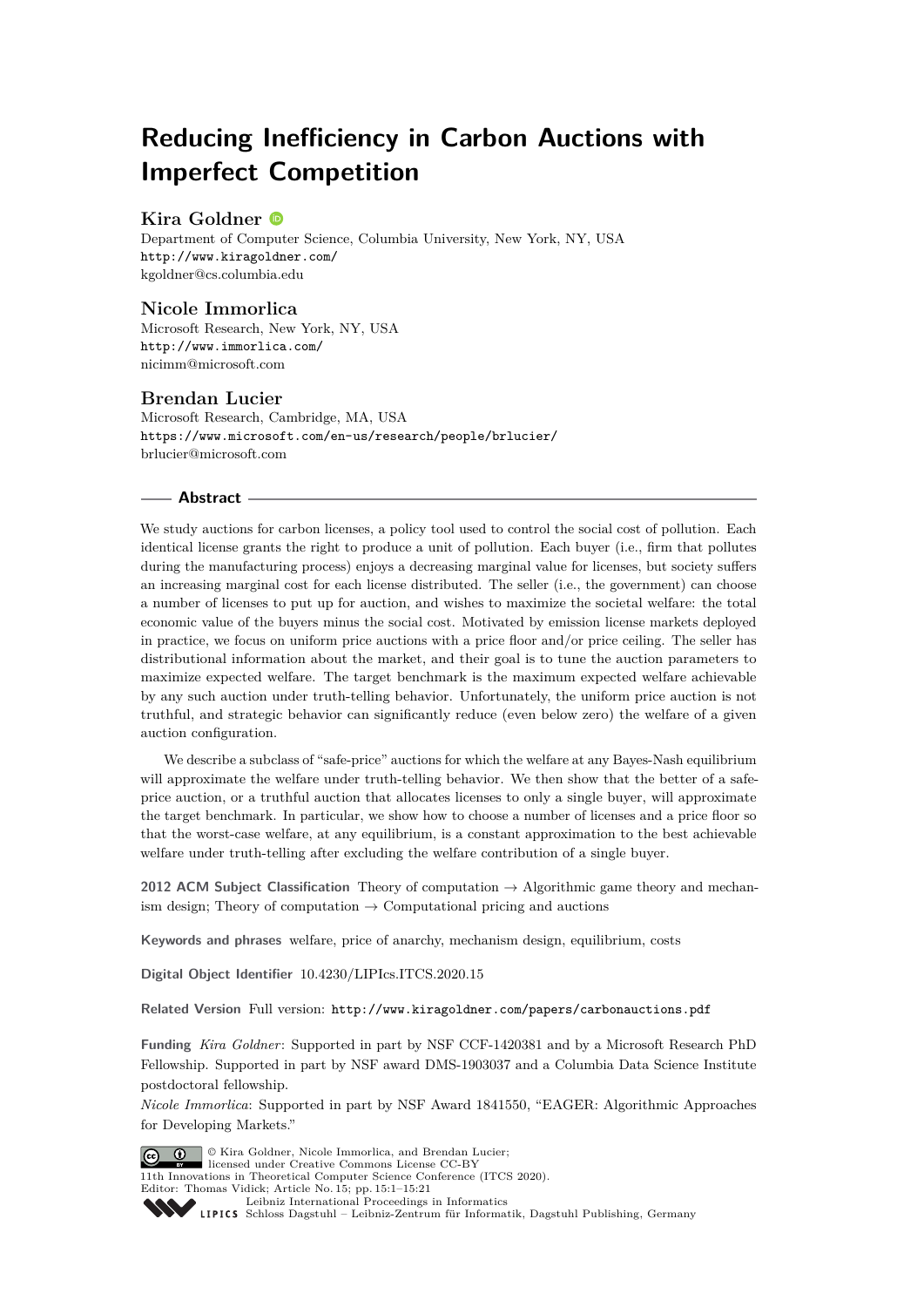## **15:2 Reducing Inefficiency in Carbon Auctions**

# **1 Introduction**

Licenses for carbon and other emissions are a market-based policy tool for reducing pollution and mitigating the effects of climate change. Roughly speaking, a government agency distributes pollution licenses to firms according to some mechanism. At the end of a period of time (e.g., a year), firms must submit licenses to cover their pollution or else face severe penalties. Different ways of distributing licenses are possible. For example, if licenses are simply sold at a fixed price to anyone who wishes to pay, then this is equivalent to a *carbon tax* where polluters must pay a linear fee to offset their emissions. Alternatively, in a *capand-trade* mechanism, the agency releases a fixed number *C* of pollution licenses, either via a pre-determined allocation at no price (e.g., based on prior pollution or industry averages) or via auction, and then polluters can trade these licenses on the open market. Many emission trading systems take features of both schemes, combining a cap-and-trade market with a *price floor p*, where each license must be sold above the reserve price of *p*, and/or a *price ceiling*  $\bar{p}$ , where an extra license beyond the cap can always be purchased at a price of  $\bar{p}$ . In general, such a pollution license market is referred to as an Emission Trading System (ETS).

There are many important ETS in effect today. The EU ETS has thousands of participating firms and has raised billions of dollars in auction revenue over the past 10 years [\[2\]](#page-14-0). The Western Climate Initiative runs a license auction that is linked between California and Quebec [\[4,](#page-14-1) [1\]](#page-14-2), and the Regional Greenhouse Gas Initiative (RGGI, pronounced "Reggie") serves New England and the New York region [\[3\]](#page-14-3). These markets differ in the details of their implementations, but in each case, licenses are distributed on a regular schedule, with a significant quantity of those licenses sold at auction.

One can model such a license auction as a multi-unit auction; that is, an auction for multiple identical goods. There is no bound on the supply of goods, but there is a cost of production corresponding to the social cost of more pollution. The social cost is typically assumed to be increasing and convex, and the value for licenses for each buyer is commonly assumed to be increasing and concave [\[27\]](#page-15-0). Each of the ETS described above uses a uniformprice auction rule to resolve this multi-unit auction. Such auctions proceed roughly as follows. Participating firms declare bids, which take the form of a non-decreasing concave function that describes their willingness-to-pay for varying quantities of licenses. This can alternatively be viewed as a list of non-increasing marginal bids for each successive license. Any marginal bids below the reserve price *p* are removed, and licenses are then distributed to the highest remaining marginal bids while supplies last. Each firm then pays a fixed price *p* per license, where *p* is set to some value between the lowest marginal winning bid and the highest marginal losing bid. Such auctions are not truthful, but are common in practice due to their many advantageous properties; see, e.g., Chapter 7 of [\[22\]](#page-15-1).

Implementing a uniform-price auction for carbon licenses presents an optimization challenge: good outcomes require that the system designer correctly sets the quantity of licenses to distribute and/or the price (either direct price or auction reserve) at which they will be sold. The goal is to maximize *social welfare*: the aggregate value that firms receive for their licenses (i.e., by producing goods) minus the externality on society caused by polluting the corresponding amount during production. This optimization problem is complicated by uncertainty. Even if the social cost of pollution is fully known, the designer may not know what the demand for licenses will be, which makes it hard to predict the optimal level of pollution to allow. The goal of the designer, then, is to set the parameters of the uniform price auction to maximize the expected outcome over uncertainty in the market. Notably, the presence of social costs significantly increases the complexity of multi-unit auctions,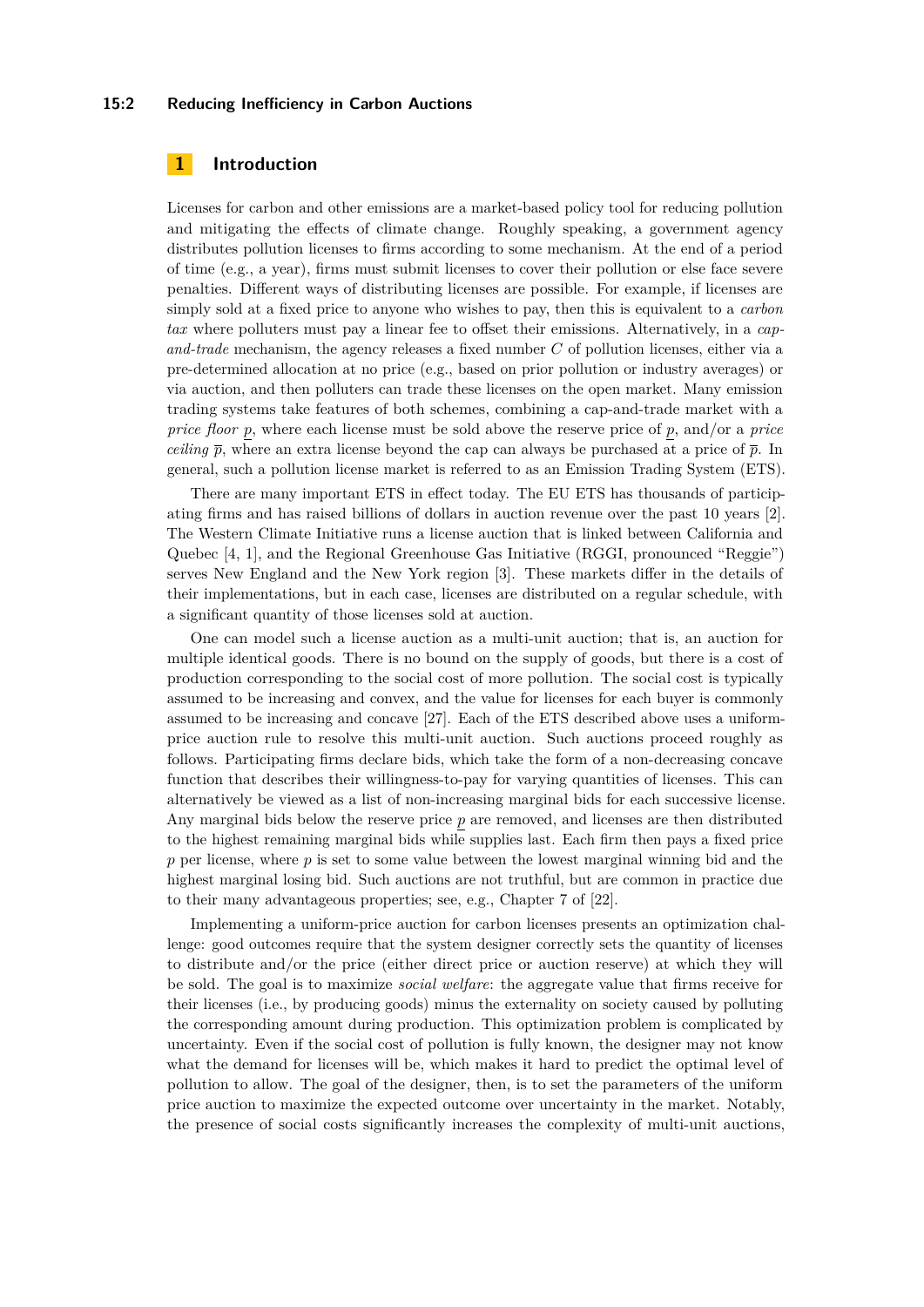since efficiency becomes a mixed-sign objective. Even a slight misallocation of the licenses, resulting in a small reduction of received value, might have a disproportionately large effect on net welfare. In practice, inefficient allocations may be partially resolved in the trade phase of cap-and-trade systems. However, there are significant trading frictions, so it is imperative to choose an initial allocation, via the auction, that is as efficient as possible.

Since uniform price auctions are not truthful, one must account for strategic behavior of participating firms. A notable feature of ETS markets in practice is that, despite their size, they commonly have a small number of participants with significant market power.<sup>[1](#page-2-0)</sup> The presence of dominant players suggests imperfect competition and raises the issue of strategic manipulation, in which large individual firms try to influence the market in their favor. One particular concern is demand reduction, where firms reduce their bids to suppress the price determined by the auction. We ask: how should one set auction parameters to (approximately) maximize welfare, in the face of strategic bidding?

## **1.1 Our Results**

In this paper we apply ideas from theoretical computer science to approach the design of carbon license auctions with strategic firms. In this new domain, we use facts regarding uniform price auctions to understand what is happening in these markets and probabilistic analysis to handle the uncertainty of valuation realizations. We then apply a Price of Anarchy analysis to give strategic guarantees. As a result, we provide a concrete recommendation for how to set the parameters of the mechanism used in practice – a recommendation with provable approximation guarantees.

A market instance is described by a convex social cost curve and, for each participating firm, an independent distribution over concave valuations. To capture the relevant space of auctions, we formalize a class of allocation rules that we call *cap-and-price auctions*. [2](#page-2-1) These auctions are parameterized by a maximum number of licenses to allocate, a price floor, and a price ceiling. They proceed by running a uniform-price auction for the given number of licenses, subject to the price floor and ceiling. Given a market instance, there is some choice of cap-and-price auction that maximizes the expected welfare generated under non-strategic (truth-telling) behavior. This optimal non-strategic solution will serve as a benchmark, which we denote OPT. Our main result is an auction that approximates OPT at any equilibrium of strategic behavior.

We show that, in general, the welfare obtained at an equilibrium of a cap-and-price auction can be negative, even for the auction that optimizes welfare under non-strategic bidding. This motivates our main question: given a cap-and-price mechanism that achieves a certain expected welfare *W* under truth-telling behavior, can one modify the auction parameters so that the expected welfare is an *O*(1) approximation to *W* at any Bayes-Nash equilibrium? To answer this question, we describe a subclass of cap-and-price auctions that use *safe prices*. A *safe-price auction* is a cap-and-price auction in which the price floor is at least the average social cost, per license, of selling all of that auction's licenses. We show that for any such auction the worst-case welfare at any Bayes-Nash equilibrium is within a constant factor of the welfare under truth-telling. This result proceeds by transforming the market instance into a corresponding instance without social costs, and makes use of bounds on the Bayes-Nash price of anarchy for uniform-price auctions [\[20,](#page-15-2) [13\]](#page-15-3).

<span id="page-2-0"></span><sup>1</sup> For example, in the EU ETS, the top 10 firms together control approximately 30 percent of all licenses allocated and traded; see [\[9\]](#page-14-4), page 127.

<span id="page-2-1"></span><sup>&</sup>lt;sup>2</sup> Note, we are focused on the auction phase in this paper and do not model the trade phase of these systems.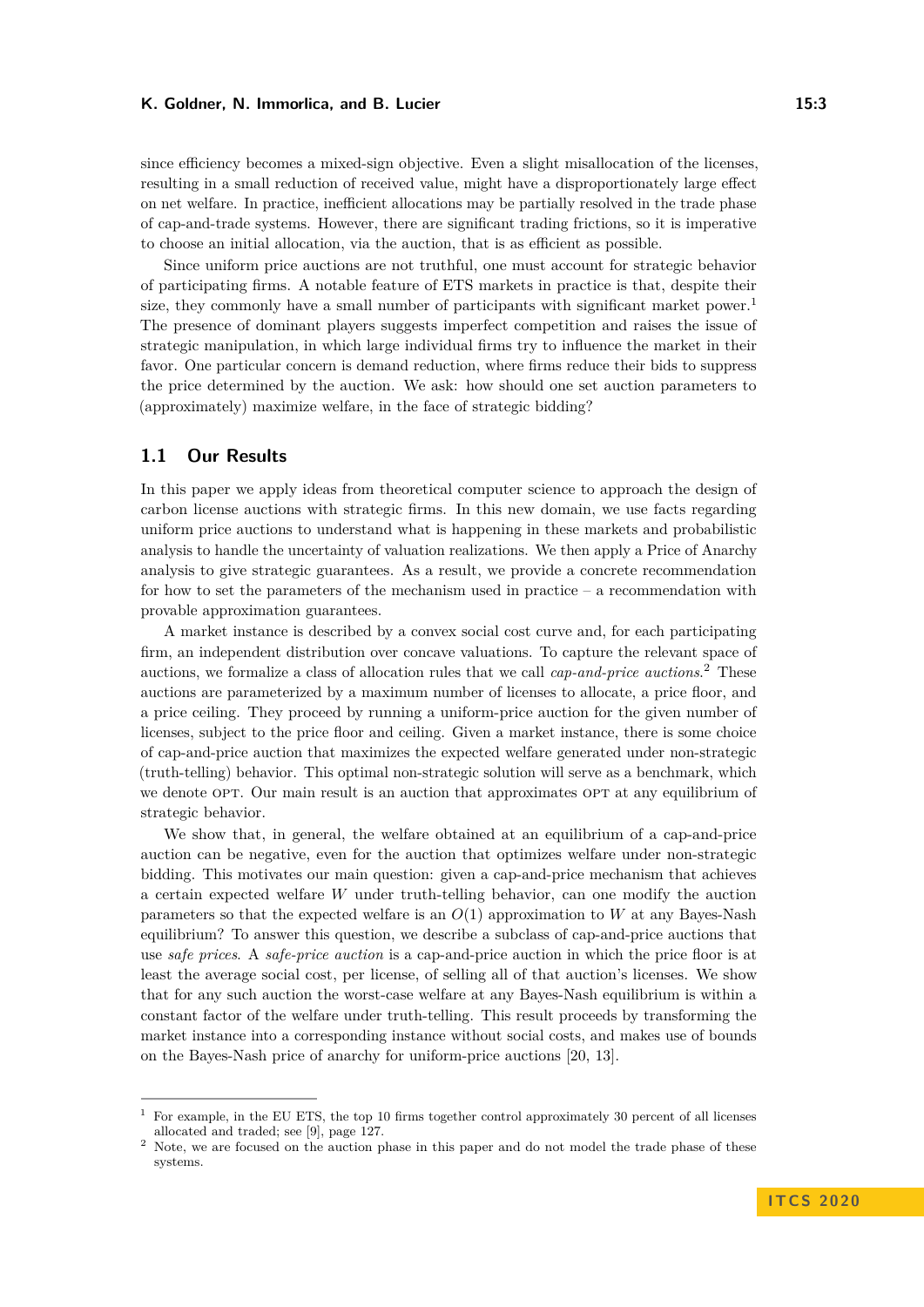## **15:4 Reducing Inefficiency in Carbon Auctions**

To construct an auction that approximates OPT at equilibrium, it therefore suffices to find a safe-price auction whose non-strategic welfare approximates that of the best unconstrained cap-and-price auction. However, as it turns out, there are market instances for which no constant approximation by a safe-price auction is possible. Such a situation can occur if there is a single firm that drives most of the demand for licenses, and this demand has very high variance. We show that this is essentially the only barrier to our desired price of anarchy result: one can always construct an auction that achieves a constant approximation to OPT minus the welfare obtainable by allocating licenses to any one single auction participant. In other words, as long as no single firm accounts for most of the expected welfare of the carbon license market, one can find a cap and price floor so that the welfare at any equilibrium is within a constant of the optimal outcome achievable without strategic behavior. We argue that this assumption is reasonable, since presumably the motivation for running a carbon license market in the first place is that the demand for emission licenses is distributed across multiple firms. An alternative way to view this result is that one can always achieve a constant approximation to our benchmark by either running a safe-price auction, or by selling to only a single firm.

Along the way, we also show that for any cap-and-price auction that sells all of its licenses with probability  $q > 0$ , there is a safe-price auction whose welfare (under truth-telling) is within a factor  $O(1/q)$  of the original auction's welfare. In particular, if our benchmark is implemented by a cap-and-price auction that distributes all of its licenses with constant probability, then we can construct a safe-price auction whose welfare at any Bayes-Nash equilibrium is a constant approximation to the benchmark.

Note that our results are applicable for any setting with imperfect competition where a uniform price auction is used to allocate goods with a production or social cost. For instance, they may apply to allocating queries to a database, where the social cost is privacy. Another example might be allocating medallions to taxi and rideshare drivers in New York City, where the social cost is congestion.

## **1.2 Related Work**

Our work is related to rich line of literature in economics comparing emission licence auction formats and flat "carbon tax" pricing methods to control the externalities of pollution. Weitzman [\[27\]](#page-15-0) proposed a model of demand uncertainty and initiated a study comparing price-based vs quantity-based screening in the context of pollution externalities. Kerr and Cramton [\[10\]](#page-14-5) noted that auctions tend to generate more efficient outcomes than grandfathered contracts (i.e., pre-determined allocations based on prior usage), which distort incentives to reduce pollution and efficiently redistribute licenses. Cramton, McKay, Ockenfels and Stoft [\[11\]](#page-15-4) subsequently lay out arguments in favor of tax-based approaches. Murray, Newell, and Pizer [\[23\]](#page-15-5) analyze the use of price ceilings in emission license auctions, and argue that they provide benefits of both auction-based and tax-based systems, improving efficiency in dynamic markets with intertemporal arbitrage. For a recent overview of auction-based systems used in practice, from both the economic and legal perspectives, we recommend [\[9\]](#page-14-4).

A similar line of literature studied alternative approaches to the related electricity markets, where individual providers sell electricity into a central grid. Whereas the main issue in emission license sales is the social externality of production, the main focus in electricity markets was incentivizing participation of small firms. The primary discussion focused on using uniform pricing versus discriminatory pricing in the resulting procurement auction [\[12,](#page-15-6) [24\]](#page-15-7).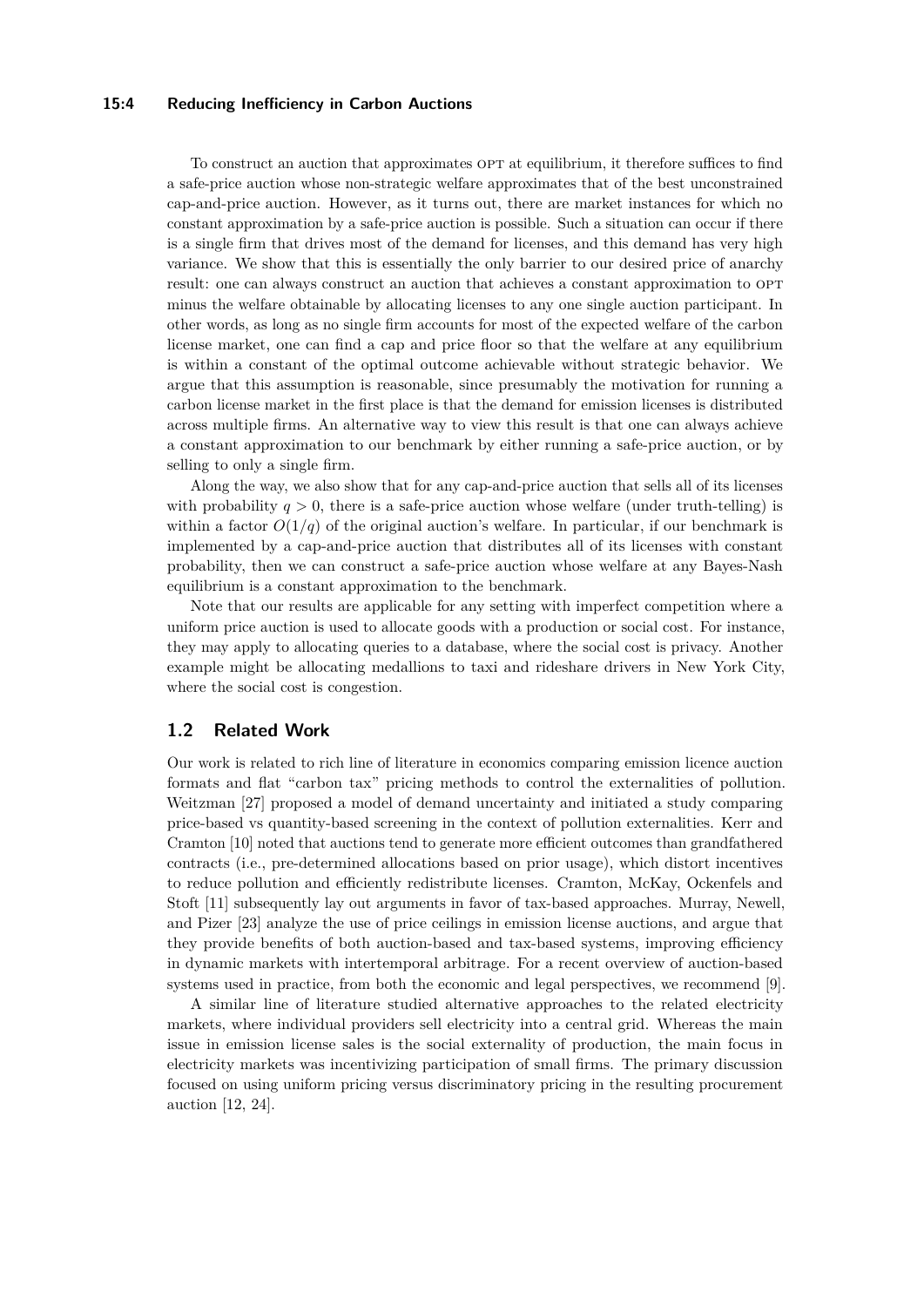Within the theoretical computer science community, there have been numerous studies of the efficiency of auction formats at equilibrium. For multi-unit auctions without production costs (or, equivalently, no social cost of pollution), the price of anarchy of the uniform-price auction was shown to be constant for full-information settings, and this was subsequently extended to Bayes-Nash equilibria [\[20,](#page-15-2) [13\]](#page-15-3). Our work can be seen as an extension of that work to the setting with a convex cost of allocation. Auctions with production costs have also been studied [\[6,](#page-14-6) [15\]](#page-15-8), but primarily from the perspective of mechanism design, where the goal is to develop allocation and payment rules to achieve efficient outcomes. In the present work we do not take a mechanism design approach; we instead restrict our attention to (non-truthful) uniform price auctions, as these are used in practice, and study bounds on the worst-case welfare at equilibrium under different choices of the auction parameters.

Uniform-price auctions with costs can be viewed as games for which the designer has a mixed-sign objective (i.e., total value generated minus the social cost of production). Prior work on the price of anarchy under mixed-sign objectives has focused primarily on routing games [\[25,](#page-15-9) [7,](#page-14-7) [8\]](#page-14-8). Results in this space tend to be negative, motivating alternative measures of performance (such as minimizing a transformed measure of total cost) that avoid the pitfalls of mixed-sign optimization. Our work shows that in an auction setting, use of an appropriately-chosen thresholding rule (in the form of a reserve price) can enable a constant approximation to our mixed-sign objective of total value minus a convex social cost.

There is a vast amount of work on auctions with externalities, such as the seminal work of [\[16\]](#page-15-10), and other work including externalities in advertising auctions [\[14\]](#page-15-11), characterizations of equilibria in auctions with externalities [\[19\]](#page-15-12), and more. However, these externalities are private and held by the buyers, as opposed to public and suffered by the seller as in this paper. In this case, the externality functions more like a production cost, as described above.

Kesselheim, Kleinberg and Tardos [\[17\]](#page-15-13) study the price of anarchy of an energy market auction, which is a similar application to the carbon license auction that we study. Their focus is on the uncertainty of the supply and temporal nature of the auction, and not on externalities of production, and hence their technical model is quite different.

The theory of bidding in uniform-price auctions with imperfect competition is welldeveloped in the economic theory literature. Much of this work focuses specifically on the efficiency and revenue impact of demand reduction, and how modifications to the auction format or context might impact it. Demand reduction occurs at equilibrium even in very simple settings of full information, can dramatically reduce welfare, and is a concern in practice [\[28,](#page-15-14) [26,](#page-15-15) [5\]](#page-14-9). One way to reduce the inefficiency of demand reduction is to perturb the supply, either by allowing the seller to adjust the supply after bids are received [\[21\]](#page-15-16), or by randomizing the total quantity of goods for sale (or otherwise smoothing out the allocation function) [\[18\]](#page-15-17). Such results are typically restricted to full-information settings. Moreover, these approaches are not necessarily appropriate in the sale of government-issued licenses, where one typically expects commitment and certainty about the quantity being sold. In contrast, we forego a precise equilibrium analysis and instead argue that setting a sufficiently high price floor can likewise mitigate the impact of demand reduction.

## **1.3 Roadmap**

Our main result is a cap-and-price auction whose welfare in equilibrium approximates the maximum welfare of a cap-and-price auction with non-strategic reporting in markets without a single dominant bidder. In Section [2,](#page-5-0) we introduce our model and formally define cap-andprice auctions. In Section [3,](#page-6-0) we first show that we can restrict attention to cap-and-price auctions with an infinite price ceiling (i.e., ones who never sell more licenses than the cap).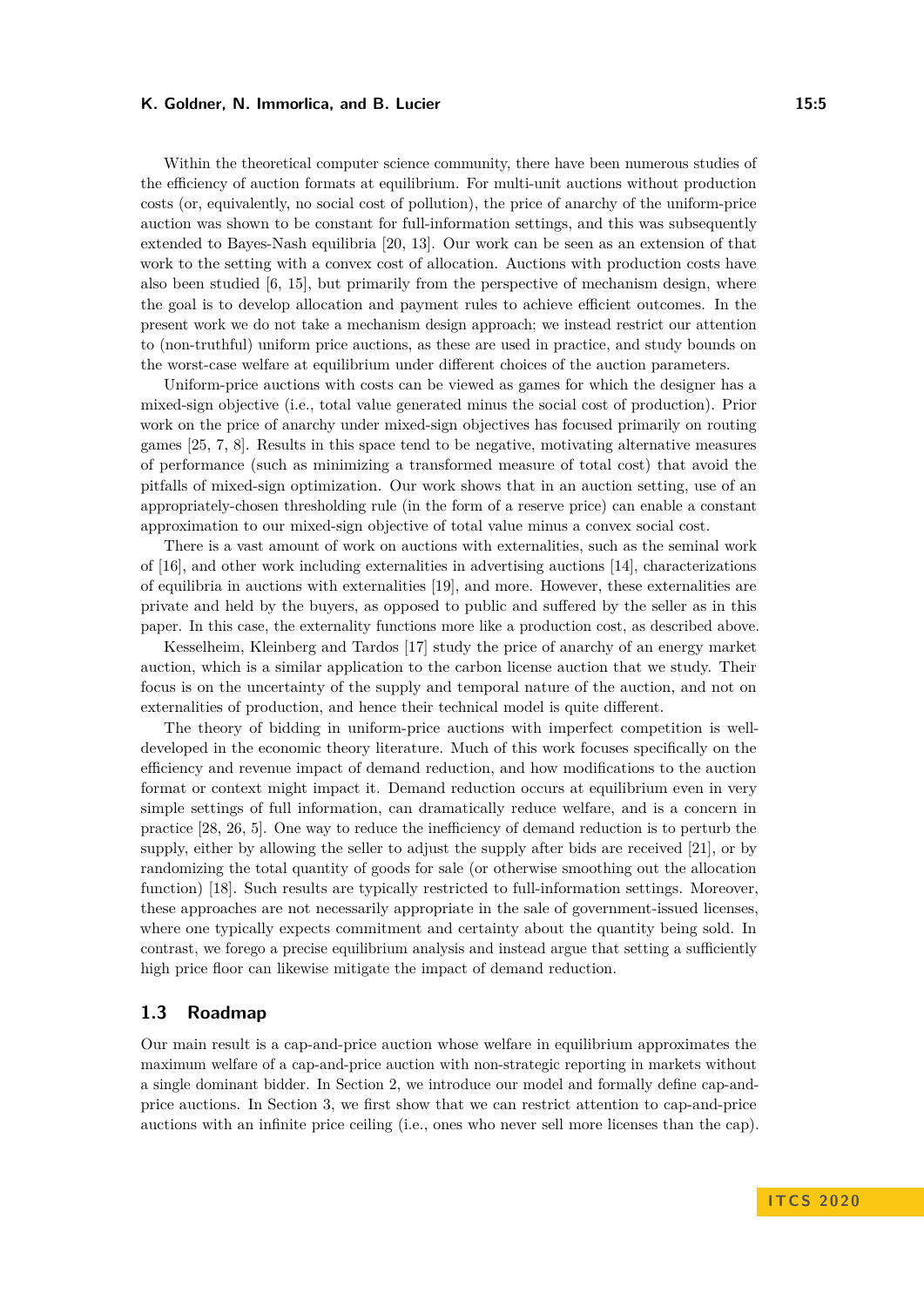## **15:6 Reducing Inefficiency in Carbon Auctions**

We then derive a class of such cap-and-price auctions, which we call safe-price auctions, whose performance in equilibrium approximates the performance in a non-strategic setting. Thus it suffices to show that the best safe-price auction approximates the best cap-and-price auction in a non-strategic setting. However, this is not true: we give an example where it can be unboundedly worse. In Section [4,](#page-8-0) we demonstrate that the only barrier to this is the existence of a dominant bidder, yielding our main result.

# <span id="page-5-0"></span>**2 Preliminaries**

There are *n* firms seeking to purchase carbon licenses. Licenses are identical, and each permits one pollution unit. Each firm *i* has a monotone non-decreasing concave *valuation curve*  $V_i(\cdot)$  that maps a number of pollution units  $x \in \mathbb{Z}_{\geq 0}$  to a value  $\mathbb{R}_{\geq 0}$ ; this is the value they enjoy for polluting this amount. The profile of valuation curves  $\mathbf{V} = (V_1, \ldots, V_n)$  is drawn from a publicly-known distribution *F* over profiles, where the draw of  $V_i(\cdot)$  is the private information of firm *i*. Valuations are drawn independently across firms, so  $F = F_1 \times \ldots \times F_n$ is a product distribution and  $V_i \sim F_i$ .

There is a publicly known monotone non-decreasing convex *cost function*  $Q(\cdot)$  that maps a number of pollution units  $x \in \mathbb{Z}_{\geq 0}$  to the value of externality that society faces for having this much pollution. Given a valuation profile  $(V_1, \ldots, V_n)$ , the *welfare* of a given allocation rule  $\mathbf{x} = (x_1, \ldots, x_n)$  is  $\sum_i V_i(x_i) - Q(\sum_{i=1}^n x_i)$ . Our objective is to maximize expected welfare.

Given some integer  $x \geq 0$ , we write  $V(x)$  for the maximum aggregate value that could be obtained by optimally dividing *x* licenses among the firms. That is,

$$
V(x) = \max_{\vec{y} \in \mathbb{Z}_+^n : ||y||_1 = x} \sum_i V_i(y_i).
$$

We refer to *V* as the *combined valuation curve*. As each  $V_i(\cdot)$  is weakly concave, so is  $V(\cdot)$ . We will sometimes abuse notation and write  $V \sim F$  to mean that *V* is distributed as the aggregate value when  $(V_1, \ldots, V_n) \sim F$ . We'll write  $W(V, x) = V(x) - Q(x)$  for the welfare generated by allocating *x* licenses optimally among the firms.

We'll write  $v_i(j) = V_i(j) - V_i(j-1)$  for firm *i*'s marginal value for aquiring license *j*, for each  $j \geq 1$ . By the monotonicity and concavity of  $V_i(\cdot)$ ,  $v_i(\cdot)$  is non-increasing. We'll also write  $V_i(j|k) = V_i(j+k) - V_i(k)$  for the marginal value of *j* additional items given *k* already allocated. We'll write  $d_i(p) = \max\{j : v_i(j) \geq p\}$  for the number of units demanded by bidder *i* at price *p*.

We will study equilibria and outcomes of license allocation auctions. An auction takes as input a reported valuation  $V_i$  from each firm  $i$ . The auction then determines an allocation  $\mathbf{x} = (x_1, \ldots, x_n)$  and a price  $p_i \geq 0$  that each firm must pay. The auctions we consider will be uniform price auctions, where the auction determines a per-license price *p* and each firm *i* pays  $p_i = p \cdot x_i$ . Given an implicit uniform-price auction, we will tend to write  $x_i(\tilde{\mathbf{V}})$  (resp.,  $p(\tilde{V})$  for the allocation to agent *i* (resp., per-unit price) when agents report according to  $\tilde{V}$ . For a given valuation profile **V**, we'll also write  $U_i(\tilde{V})$  for the utility enjoyed by firm *i* when agents bid according to  $\tilde{\mathbf{V}}$ :

$$
U_i(\tilde{\mathbf{V}}) = V_i(x_i(\tilde{\mathbf{V}})) - p(\tilde{\mathbf{V}}) \cdot x_i(\tilde{\mathbf{V}}).
$$

Finally, given an auction *M* and a distribution *F* over input profiles, we will write  $W(M, F)$ for the expected welfare of *M* on input distribution *F*. We will sometimes drop the dependence of *F* and simply write  $W(M)$  when *F* is clear from context. We emphasize that  $W(M)$  is a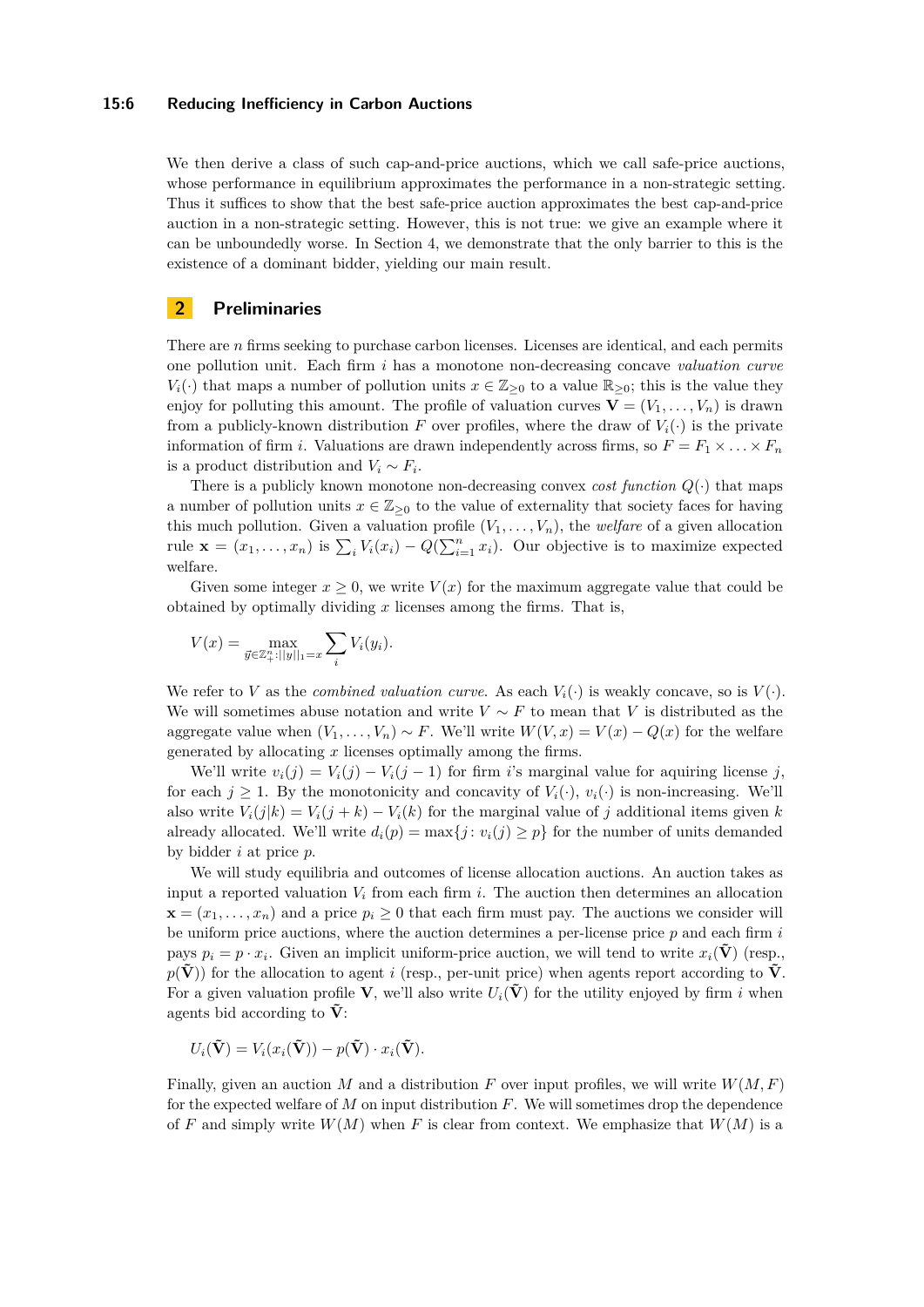## K. Goldner, N. Immorlica, and B. Lucier 15:7**11. Example 20 and 20 and 20 and 20 and 20 and 20 and 20 and 20 and 20 and 20 and 20 and 20 and 20 and 20 and 20 and 20 and 20 and 20 and 20 and 20 and 20 and 20 and 20 and 20 a**

non-strategic notion of welfare; it is the expected welfare of *M* with respect to *inputs* drawn from *F*, or equivalently the welfare of *M* under truthful reporting when agent valuations are distributed according to F. Let  $\mathbf{x}^M(V) = (x_1^M(V), \dots, x_n^M(V))$  be the allocation rule of mechanism *M* for realization *V* . Then

$$
W(M) = \mathbb{E}_{V \sim F} \left[ \sum_{i} V_i \left( x_i^M(V) \right) - Q \left( \sum_{i} x_i^M(V) \right) \right].
$$

A *Bayes-Nash equilibrium* of a uniform-price auction is a choice of bidding strategies  $\sigma = (\sigma_1, \ldots, \sigma_n)$  for each agent, mapping each realized valuation curve  $V_i$  to a (possibly randomized) reported valuation  $\sigma_i(V_i)$ , so that each agent maximizes their expected utility by bidding according to  $\sigma_i$  given that other agents are bidding according to  $\sigma_{-i}$ . That is, for all  $V_i$  and all  $\tilde{V}_i$ , we have

$$
\mathbb{E}_{V_{-i} \sim F_{-i}}[U_i(\sigma_i(V_i), \sigma_{-i}(V_{-i}))] \geq \mathbb{E}_{V_{-i} \sim F_{-i}}[U_i(\tilde{V}_i, \sigma_{-i}(V_{-i}))].
$$

We make a standard assumption of *no overbidding* on behalf of the firms uniform-price auction, which is motivated by the fact that overbidding is a weakly-dominated strategy.

Motivated by license auctions used in practice, we study a particular form of uniform price auction that we call a *cap-and-price auction* which forces prices to be within some fixed interval.[3](#page-6-1)

<span id="page-6-5"></span>▶ **Definition 1.** *A* cap-and-price auction  $M(C, p, \overline{p})$  *is parameterized by a quantity*  $C \ge 1$ *, a price floor p, and a price ceiling*  $\bar{p} > p$ *. The allocation and price are determined as follows:* **1.** If  $\sum_i d_i(\overline{p}) \geq C$ , then  $x_i = d_i(\overline{p})$  for all *i* and  $p = \overline{p}$ .

- <span id="page-6-4"></span><span id="page-6-3"></span>**2.** If  $\sum_i d_i(p) < C$ , then  $x_i = d_i(p)$  for all *i* and  $p = p$ .
- <span id="page-6-2"></span>**3.** *Otherwise, choose*  $p = V(C) - V(C - 1)$ *, the*  $C<sup>th</sup>$  *highest bid, and choose*  $\vec{x}$  *to be any optimal allocation of C licenses among the firms:*  $x \in \arg \max_{\vec{y} \in \mathbb{Z}_{+}^{n} : ||y||_{1} = C} \sum_{i} V_{i}(y_{i}).$

We can think of this as a uniform price auction of up to *C* licenses (case [3](#page-6-2) above), where the price is set to the lowest winning marginal bid, with two modifications. First, there is a reserve price *p*, so that possibly fewer than *C* licenses are sold if there is not enough demand at price *p*; this is case [2.](#page-6-3) Second, if the lowest winning marginal bid would be larger than  $\bar{p}$ , then the price is lowered to  $\bar{p}$  and firms can purchase as many licenses as they like at this price; this is case [1.](#page-6-4)

Given social cost function *Q* and valuation distribution *F*, we will write OPT for the optimal expected welfare obtained by any cap-and-price auction under truthful reporting. That is,  $\text{OPT} = \max_{C, p, \overline{p}} \{ W(M(C, p, \overline{p})) \}.$  We will also tend to write  $C^*$ ,  $p^*$ , and  $\overline{p}^*$  for the parameters that achieve this maximum. We emphasize that this is a non-strategic notion: OPT is the maximum expected welfare attainable when bidders report truthfully. We view OPT as a benchmark against which we will compare performance at Bayes-Nash equilibrium. Note also that, in general, OPT may be strictly less than the expected welfare of the unconstrained welfare-optimal allocation; an example is provided in Appendix [C.](#page-18-0)

# <span id="page-6-0"></span>**3 Safe-Price Auctions**

We will derive a class of cap-and-price auctions, which we will call safe-price auctions, whose performance in equilibrium approximates their non-strategic welfare. The hope is that the non-strategic welfare of this class then approximates the non-strategic welfare of the larger class of cap-and-price auctions.

<span id="page-6-1"></span><sup>3</sup> Note the cap is not a hard constraint, but rather governs which prices bind.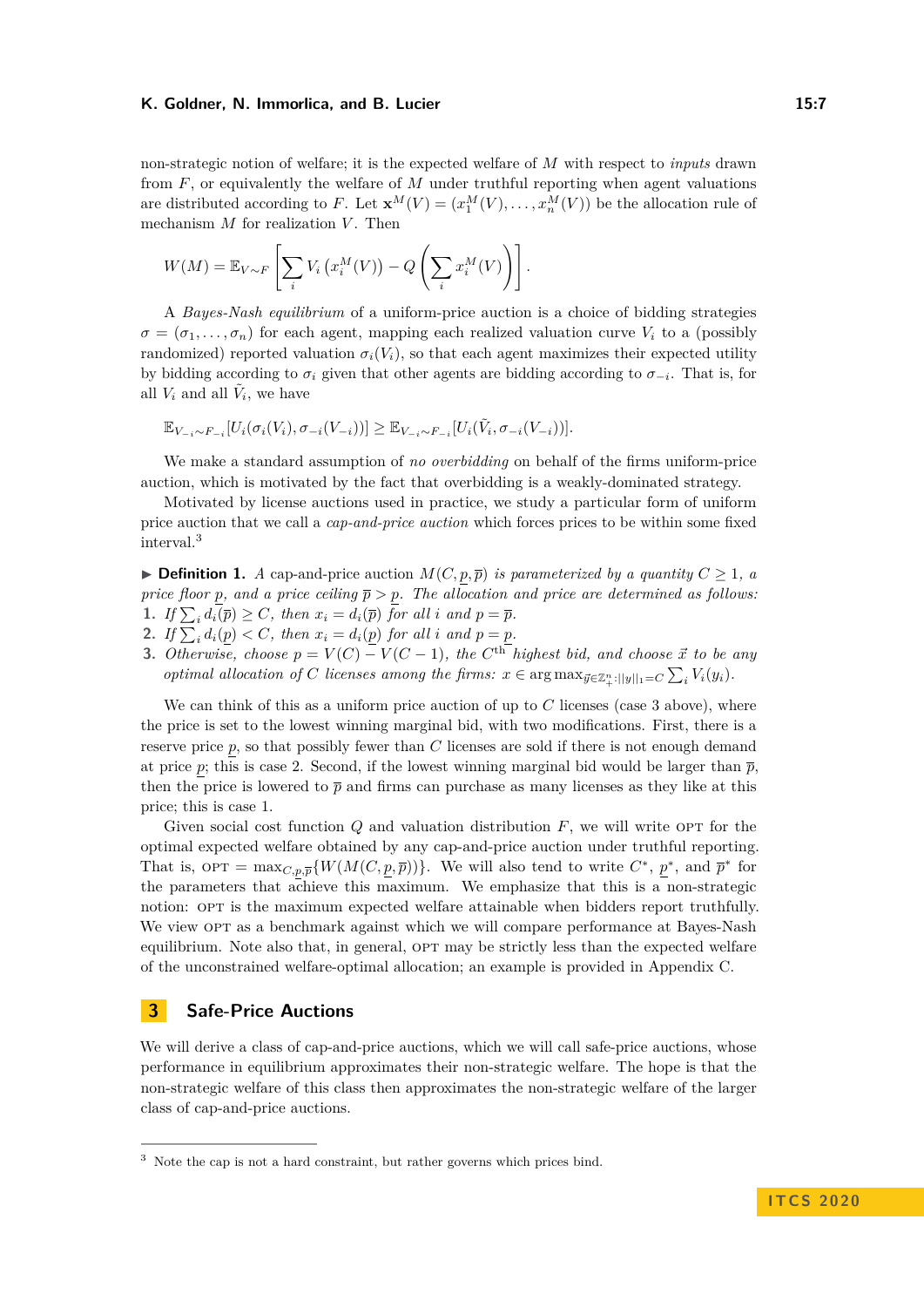## **15:8 Reducing Inefficiency in Carbon Auctions**

 $\triangleright$  **Definition 2.** *A* safe-price auction *is a cap-and-price auction*  $M(C, p, \overline{p})$  *parameterized by a license quantity C*, *a price floor*  $p = Q(C)/C$ *, and price ceiling*  $\overline{p} = \infty$ *. We will write*  $M(C)$ *for the safe-price auction with license quantity C, and*  $P(C) = Q(C)/C$  *for the associated safe price.*

This definition restricts cap-and-price auctions in two ways. The first is that the price ceiling is now infinite. The second is that we have imposed a lower bound on the price floor.<sup>[4](#page-7-0)</sup> The first restriction is for convenience; the following lemma shows that it does not cause much loss in welfare. Motivated by this lemma, we will restrict our attention from now on to auctions with no price ceiling, that is,  $\bar{p} = \infty$ . We notate such mechanisms  $M = (C, p)$ . Note that, in the language of definition [1,](#page-6-5) case [\(1\)](#page-6-4) can no longer occur. That is, when is there is no price ceiling, only exactly *C* or less than *C* licenses will be allocated.

<span id="page-7-1"></span> $\blacktriangleright$  **Lemma 3.** For any distribution F and any cap-and-price auction  $M(C, p, \overline{p})$ , there exist a *cap*  $C'$  *and price floor*  $\underline{p}'$  *such that*  $W(M(C', \underline{p}', \infty)) \geq \frac{1}{2}W(M(C, \underline{p}, \overline{p})).$ 

The proof of Lemma [3](#page-7-1) appears in Appendix [A.1.](#page-16-0) The main idea is to decompose the expected welfare of a cap-and-price auction  $M(C, p, \overline{p})$  into the welfare attained from the first (at most) *C* licenses sold plus the incremental welfare attained from any licenses sold after the first *C*. The first can be approximated by  $M(C, p, \infty)$ ; the latter, if non-negative, can be approximated by  $M(\infty, \overline{p}, \infty)$ .

The second way safe-price auctions restrict price-and-cap auctions is with a lower bound on the price floor. As the following example shows, the equilibrium welfare of cap-and-price auctions, even those with an infinite price ceiling, suffer from a problem known as demand reduction in which a bidder improves her price, and hence utility, by asking for fewer units. This can have drastic consequences on welfare, causing it to become negative, due to the existence of the social cost. In particular, this means the approximation of such auctions, relative to the best welfare attainable in non-strategic settings, is unbounded.

<span id="page-7-2"></span>► **Example 4.** Consider two agents, 1 and 2. Their distributions over valuations will be point-masses, so that the valuations are actually deterministic. These valuation functions are given by the following marginals:  $v_1(1) = 10$ ,  $v_1(2) = 10$ ,  $v_2(1) = 6$ ,  $v_2(2) = 1$ , and all other marginals are 0. We will have  $C = 2$ ,  $p = 0$ ,  $\bar{p} = \infty$ , and the social cost function is given by  $Q(x) = 9x$ . Under truthful reporting, the auction  $M(C, p)$  allocates 2 licenses to agent 1 at a price of 6 each, resulting in a welfare of  $V_1(2) - Q(2) = 20 - 18 = 2$ . However, we note that firm 1 could improve their utility from 8 to 9 by instead reporting a modified valuation  $\tilde{V}$  given by  $\tilde{v}_1(1) = 10$  and  $\tilde{v}_1(2) = 1$ . If agent 2 continues to report truthfully,  $M(C, p)$  will allocate 1 license to each agent at a price of 1 each, resulting in a welfare of  $V_1(1) + V_2(1) - Q(2) = 16 - 18 = -2$ . One can verify that this is indeed a pure Nash equilibrium of the auction, and hence a Bayes-Nash equilibrium as well.

The issue illustrated in Example [4](#page-7-2) is that strategic behavior can cause licenses to be allocated to agents whose marginal values for these licenses are below  $Q(C)/C$ , causing the aggregate value derived from allocating *C* licenses to fall below *Q*(*C*). Safe-price auctions seek to prevent this by imposing a sufficiently high price floor.

Indeed, the following lemma shows that price floors do indeed circumvent the issue in the above example. Namely, we show safe-price auctions have good equilibria, compared to their own non-strategic welfare. This is the main result of this section, and motivates us to focus on analyzing the non-strategic welfare of safe-price auctions.

<span id="page-7-3"></span><span id="page-7-0"></span><sup>&</sup>lt;sup>4</sup> In fact we set *p* to be *equal* to  $P(C)$ , but our results still hold if this is relaxed to  $p \geq P(C)$ .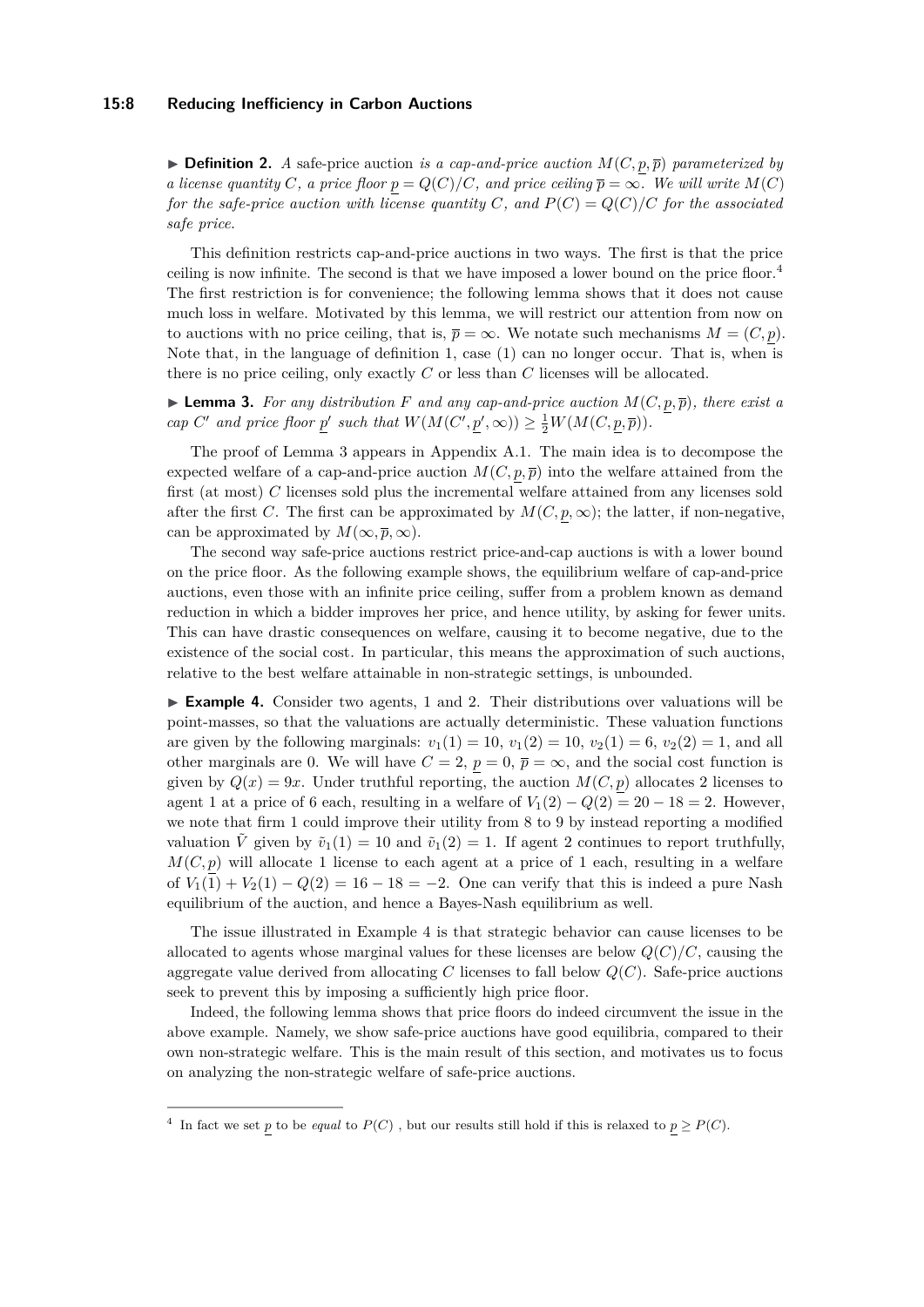**Lemma 5.** For any safe-price auction  $M(C)$ , the expected welfare at any Bayes-Nash *equilibrium is at least*  $\left(\frac{1}{3.15}\right) \cdot W(M(C)).$ 

**Proof.** Fix a license cap *C* and write  $p = Q(C)/C$  for the corresponding safe price, and recall that  $M(C) = M(C, p)$ . We claim that this auction is strategically equivalent to a modified auction, as follows. First, since each agent pays at least *p* per license, we can define  $\hat{v}_i(j) = v_i(j) - p$  for the residual marginal utility of agent *i* for their *j*<sup>th</sup> license, after taking into account that they must pay at least *p*. Then from each agent's perspective, playing in  $M(C, p)$  with marginal values  $v_i(j)$  gives the same utility as playing in  $M(C, 0)$  with marginal values  $\hat{v}_i(j)$ . The welfare generated by the original auction is  $V(x) - Q(x)$ , which is equal to  $\hat{V}(x) - (Q(x) - px)$ . So the welfare generated by *M* is equivalent to the welfare generated with modified valuations  $\hat{V}$ , where the marginal social cost of each unit of pollution is reduced by *p*. But now note that from the definition of *p*,  $Q(x) - px \leq 0$  for all  $x \leq C$ . So in an auction with a cap of *C*, the welfare is at least the welfare obtained with a social cost of 0; it is always non-negative.

We conclude that the welfare generated by  $M(C, p)$ , at any equilibrium, is equal to the welfare generated at an equilibrium of the standard uniform price auction with modified valuations  $\hat{V}$ . Theorem 3 of [\[13\]](#page-15-3) (which bounds the welfare in Bayes-Nash equilibria of uniform auctions without costs) therefore applies<sup>[5](#page-8-1)</sup>, and the welfare at any equilibrium is at least  $\frac{1}{3.15}$  times the optimum achievable under the modified valuations, which is at most  $W(M(C)).$ 

# <span id="page-8-0"></span>**4 Welfare Approximation**

Motivated by Lemma [5,](#page-7-3) we would like to show that the non-strategic welfare of safe-price auctions approximates that of cap-and-price auctions. Unfortunately, there are cases where this does not hold, as demonstrated by Example [6.](#page-8-2) The example consists of just a single firm that dominates the market and whose demand for licenses has high variance. The firm's value is always large enough that even at a low price and high license cap, the resulting allocation has high net welfare. However, safe-price auctions will generate much lower welfare. Roughly speaking, for any number of licenses *C* that the auction designer selects as the cap for a safe-price auction, significant welfare will be lost from realizations where the firm's demand is much higher than *C*, and the corresponding safe price will exclude welfare gains from realizations where the firm's demand is much lower than *C*. If the variance is high enough, this will cause overall welfare to be low regardless of the choice of *C*.

<span id="page-8-2"></span>► **Example 6.** We will present an example for which the expected welfare of any safe-price auction  $M(C)$  is at most an  $O(1/n)$ -approximation to OPT. Let  $Q(x) = x^2$ . There is a single firm participating in the auction. That firm's valuation curve is drawn according to a distribution *F* over *n* different valuation curves, which we'll denote  $V^{(1)}, \ldots, V^{(n)}$ . For all *i*, valuation  $V^{(i)}$  is defined by  $V^{(i)}(x) = \max\{2^{i+1} \cdot x, 2^{2i+1}\}\$ . The probability that  $V^{(i)}(\cdot)$  is drawn from *F* is proportional to  $\frac{1}{2^{2i}}$ . That is, the firm has valuation  $V^{(i)}$  with probability  $\frac{1}{\beta 2^{2i}}$ , where  $\beta = \sum_{i=1}^{n} 2^{-2i} = \frac{1}{3}(1-2^{-2n})$  is the normalization constant. Note that a cap-and-price auction with cap  $C = \infty$  and price floor  $\underline{p} = 1$  achieves welfare  $\sum_{i=1}^{n} 2^{2i} \frac{1}{\beta 2^{2i}} = \frac{1}{\beta} \cdot n$ , so OPT is at least this large.[6](#page-8-3)

<span id="page-8-1"></span><sup>5</sup> The proof of the 3.15 bound in [\[13\]](#page-15-3) is actually for a uniform-second-price auction that charges the highest losing bid, or  $V(C+1) - V(C)$ ; however, the proof is also correct for charging a price of the lowest winning bid  $V(C) - V(C-1)$ .

<span id="page-8-3"></span><sup>&</sup>lt;sup>6</sup> In fact, this is the "first-best" welfare obtainable at every possible realization, so this is actually the best possible cap-and-price auction and hence the exact value of OPT.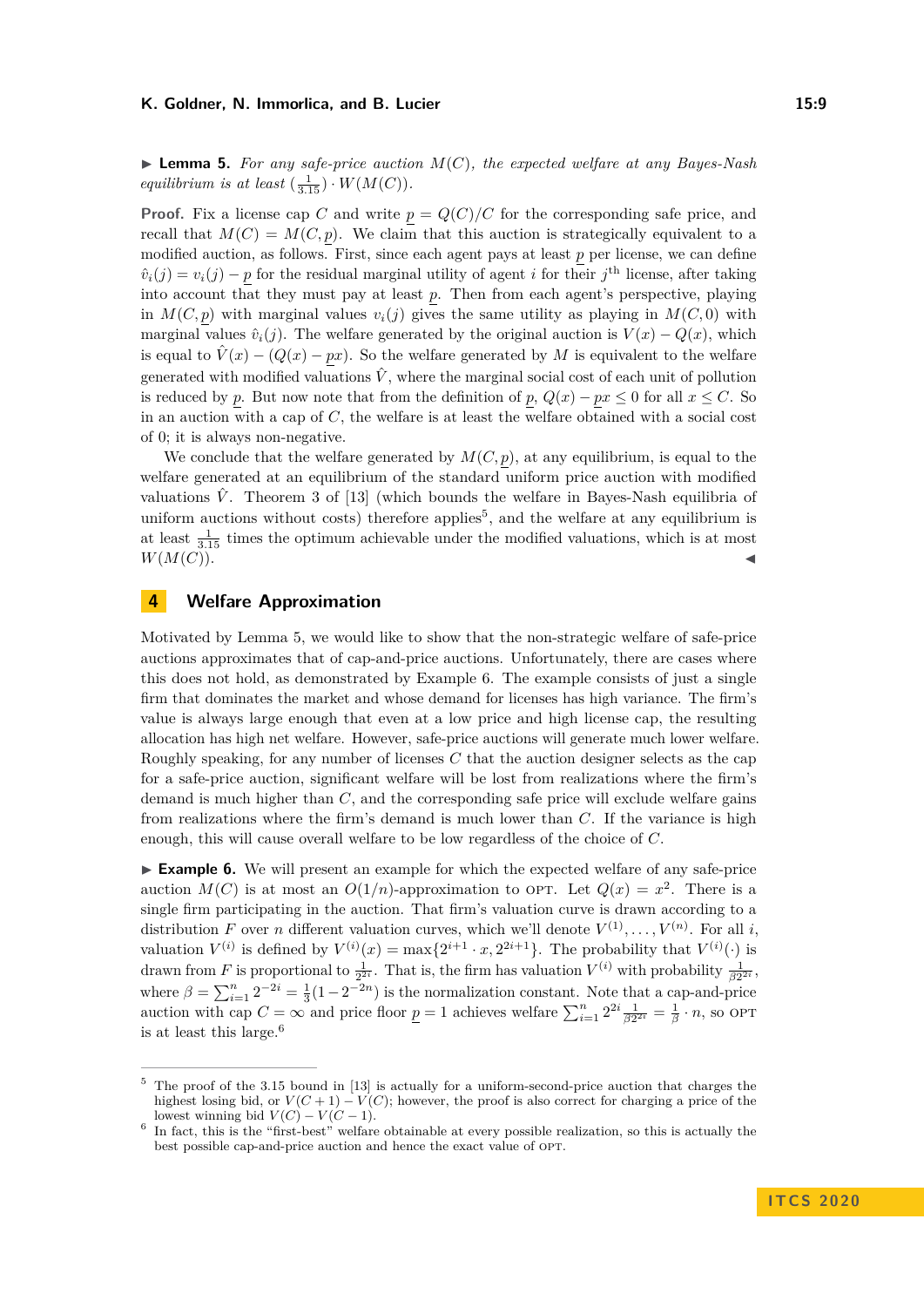## **15:10 Reducing Inefficiency in Carbon Auctions**

Consider a safe-price auction with cap *C'*. Suppose that  $C' \in (2^k, 2^{k+1}]$  for some  $k \geq 1$ . Then the safe price is  $P(C') = Q(C')/C' = (C')^2/C' = C' > 2^k$ . If the firm has valuation  $V^{(i)}$  with  $i \leq k-1$ , then all marginal values are strictly below  $P(C')$ , then no licenses are allocated and the welfare generated is 0. On the other hand, if the firm has valuation  $V^{(i)}$ for any  $i \geq k$ , then since at most  $C' \leq 2^{k+1}$  licenses can be purchased, the auction generates welfare at most  $2^{i+1}(2^{k+1}) - (2^{k+1})^2 = 2^{2k+2}(2^{i-k}-1)$ .

The total expected welfare of  $M(C')$  is therefore at most

$$
\sum_{i=k}^{n} 2^{2k+2} (2^{i-k} - 1) \cdot \frac{1}{\beta 2^{2i}} = \frac{4}{\beta} \sum_{i=k}^{n} 2^{-2(i-k)} (2^{i-k} - 1) \le \frac{4}{\beta} = O(1).
$$

Since  $\text{OPT} \geq \frac{1}{\beta} \cdot n$  but  $W(M(C')) = O(1)$  for all *C*', we conclude that no auction with a safe price achieves an  $o(n)$ -approximation to OPT. This concludes the example.

Example [6](#page-8-2) is driven by a single firm that dominates the market and has high variance in their demand. We next show that this is the *only* barrier to a good approximation: either a safe-price auction is constant-approximate, or else one can approximate the optimal welfare by selling to just a single firm. To this end, we will be interested in the expected maximum welfare attainable by allocating licenses to just one firm, which we will denote  $W^{(1)}$ . That is,

$$
W^{(1)} = \mathbb{E}_{V \sim F} \left[ \max_{i, x \geq 0} \{ V_i(x) - Q(x) \} \right].
$$

<span id="page-9-0"></span>The following theorem is our main result.

▶ **Theorem 7.** *There exists a constant c such that, for any cap C* and price floor *p, there exists*  $C'$  *such that*  $c \cdot W(M(C')) + W^{(1)} \geq W(M(C, p)).$ 

Note that a corollary of Theorem [7](#page-9-0) (combined with Lemmas [3](#page-7-1) and [5\)](#page-7-3) is that for any cap-and-price auction  $M(C, p, \overline{p})$ , there exists some C' such that the expected welfare of any Bayes-Nash equilibrium of  $M(C')$  is at least a constant factor of  $W(M(C, p, \overline{p})) - W^{(1)}$ . That is, the worst-case equilibrium welfare is a constant-factor approximation to the best welfare achievable by any cap-and-price auction under truth-telling, excluding the welfare contribution of a single firm.

Also,  $W^{(1)}$  is the expected welfare of a truthful mechanism that we will call  $M^{(1)}$ . In  $M^{(1)}$ , the firms first participate in a second-price auction for the right to buy licenses. The firm with the highest bid wins, and they pay the second-highest bid. The winning firm can then purchase any number of licenses  $x \geq 0$ , for which they pay  $Q(x)$  (in addition to their payment from the initial second-price auction). Since the utility obtained by firm *i* if they win the initial auction is precisely  $\max_x \{V_i(x) - Q(x)\}\)$ , and since a second-price auction is truthful and maximizes welfare, we can conclude that  $W(M^{(1)}) = W^{(1)}$ . Then another corollary of Theorem [7](#page-9-0) is that one can approximate the non-strategic welfare of any cap-and-price auction using either a safe-price auction (in which case the approximation holds at any Bayes-Nash equliibrium), or using the (truthful) mechanism  $M^{(1)}$  that allocates licenses to at most one firm.

We are now ready to prove Theorem [7.](#page-9-0) Fix a cost function *Q* and distribution *F*, and choose the optimal cap *C* and price floor *p* such that  $W(M(C, p))$  is maximized. Let  $d(\cdot)$ and  $x(\cdot)$  be the demand and allocation functions for  $M(C, p)$ . For any given realization of preferences *V*, there is a total demand  $d(V) = \sum_i d_i(p)$ , where again,  $d_i(p) = \arg \max_x V_i(x)$ *px*. Recall also that  $W(x, V) = V(x) - Q(x)$  is the welfare generated by allocation *x* given aggregate valuation *V* .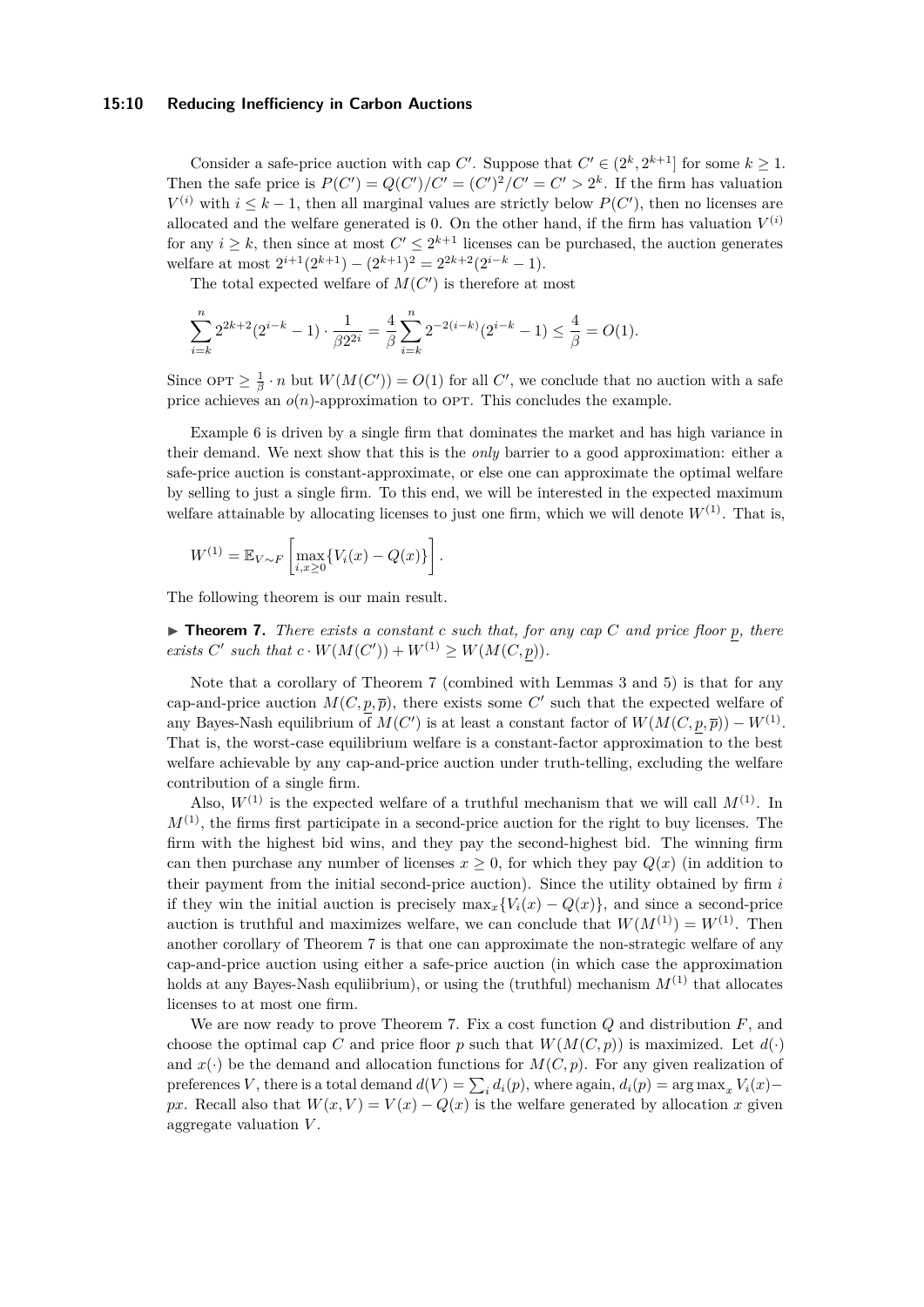<span id="page-10-1"></span>

**Figure 1** A visualization of the proofs of Theorem [8](#page-10-0) (a) and Theorem [7](#page-9-0) (b). The *x*-axis represents quantity of licenses; the *y*-axis represents value. The expected welfare of benchmark  $W(M(C, p))$  is divided into separate contributions, based on the location of allocation outcome  $(x, V(x))$ ; these are depicted as shaded regions. Each of these contributions is bounded by either the welfare of a safe-price auction or the welfare obtained from a single buyer. Figure (a) is the (simpler) partition used in Theorem [8,](#page-10-0) and (b) is the partition used in Theorem [7.](#page-9-0)

We will begin by proving a simpler version of Theorem [7,](#page-9-0) which is parameterized by  $q := \Pr[d(V) \geq C]$ , the probability that the auction sells *C* licenses. When *q* is bounded away from 0, we show that there is a safe-price auction that achieves an  $O(1/q)$ -approximation to  $W(M(C, p))$ . We note that this result does not require firm valuations to be independent, and holds even if the valuations are drawn from an arbitrarily correlated distribution *F*. We will explain in Section [4.1](#page-13-0) how to extend the argument to the general case of Theorem [7,](#page-9-0) with details deferred to the appendix.

<span id="page-10-0"></span>**Theorem 8.** For the welfare-optimal cap C and price floor p, there exists a cap C' such *that*  $(1 + 2/q) \cdot W(M(C')) \geq W(M(C, p)).$ 

**Proof.** The welfare generated by  $M(C, p)$  can be broken down as follows:

$$
W(M(C,p)) = \Pr_{V \sim F}[d(V) \ge C] \cdot \mathbb{E}[W(x(V), V) \mid d(V) \ge C] + \Pr_{V \sim F}[d(V) < C] \cdot \mathbb{E}[W(x(V), V) \mid d(V) < C].
$$

The first term is the contribution to the welfare from events where *C* licenses are sold (or, equivalently, at least *C* licenses are demanded). The second term is the contribution from events where the total demand for licenses is less than *C*.

Consider price  $P(C)$ , the safe price for quantity *C*. We wish to decompose the second term in the expression above into marginal values above  $P(C)$  and those below  $P(C)$ . For this, we need to introduce some notation. Write  $\theta_i$  for the largest  $j \geq 1$  such that  $v_i(j) \geq P(C)$ , or  $\theta_i = 0$  if  $V_i(1) < P(C)$ . Write  $x_i^> = \min\{x_i, \theta_i\}$ , and write  $x_i^< = x_i - x_i^>$ . Then  $x_i^>$  is the part of allocation  $x_i$  for which firm *i* has marginal value at least  $P(C)$  per unit, and  $x_i^{\leq}$ is the part of  $x_i$  for which firm  $i$  has a marginal value less than  $P(C)$  per unit. We'll also define  $V_i^{\le}$  as  $V_i^{\le}(x) = V_i^{\le}(x|\theta_i)$ ; this is the marginal value of *i* for receiving *x* additional licenses after already having received  $\theta_i$  licenses. Note then that  $V_i(x_i) = V_i(x_i^>) + V_i^<(x_i^*)$ , for all *i*. We then have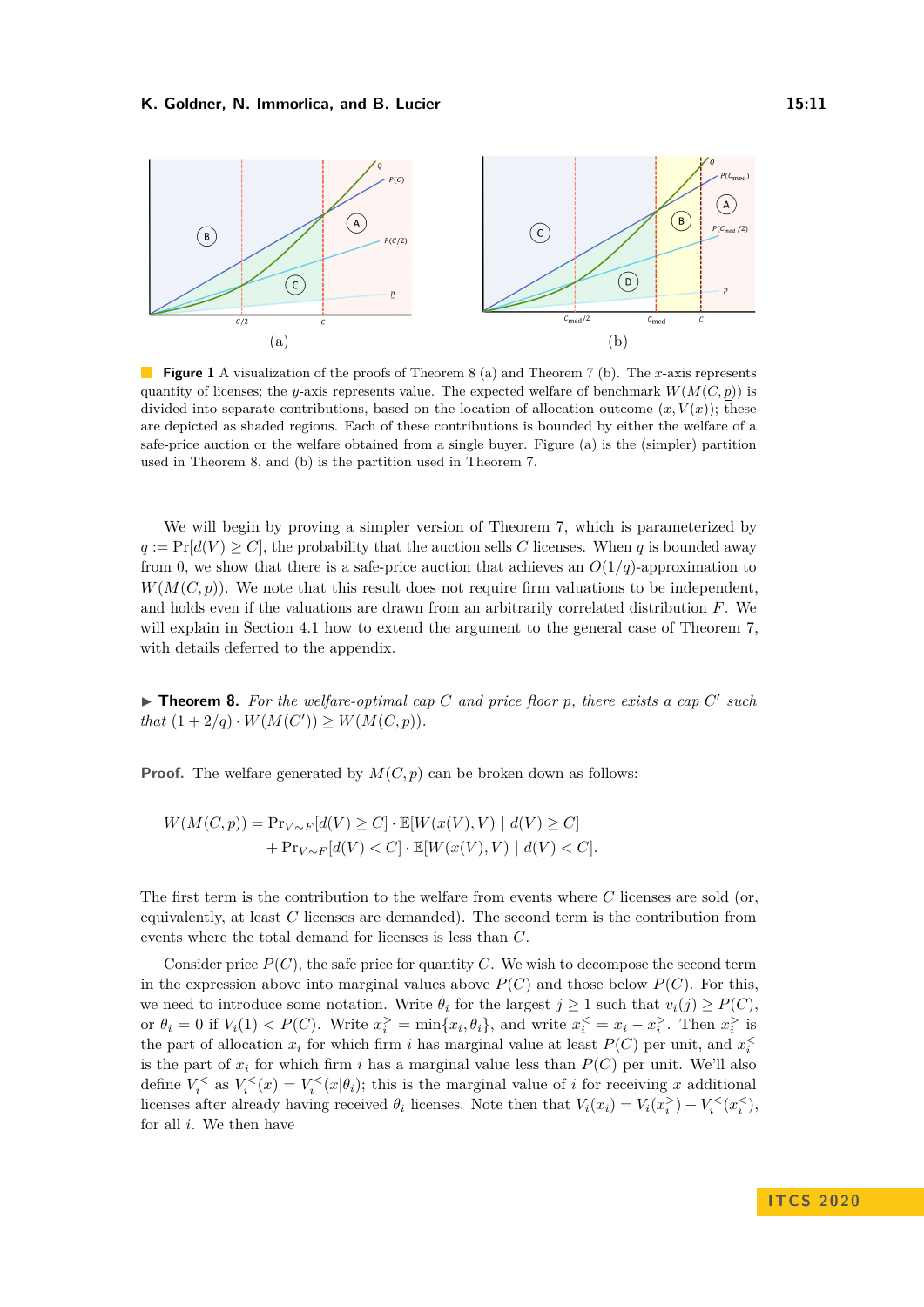$$
\Pr_{V \sim F}[d(V) < C] \cdot \mathbb{E}[W(x(V), V) \mid d(V) < C]
$$
\n
$$
= \int_{V \colon d(V) < C} \left( \sum_{i} V_i(x_i(V)) - Q(x(V)) \right) dF V
$$
\n
$$
\leq \int_{V \colon d(V) < C} \left( \sum_{i} V_i(x_i^>(V)) - Q(x^>(V)) \right) dF V
$$
\n
$$
+ \int_{V \colon d(V) < C} \left( \sum_{i} V_i^<(x_i^<(V)) - Q(x^<(V)) \right) dF V
$$

where the final inequality used the fact that  $Q(x) \ge Q(x^2) + Q(x^3)$ , due to the convexity of *Q*. We conclude that

$$
W(M(C, p)) \le \Pr_{V \sim F}[d(V) \ge C] \cdot \mathbb{E}[W(x(V), V) \mid d(V) \ge C]
$$
\n(1A)

<span id="page-11-1"></span><span id="page-11-0"></span>
$$
+ \int_{V \,:\, d(V) < C} \left( \sum_{i} V_i(x_i^>(V)) - Q(x^>(V)) \right) dF V \tag{1B}
$$

<span id="page-11-2"></span>
$$
+ \int_{V \,:\, d(V) < C} \left( \sum_{i} V_{i}^{<}(x_{i}^{<}(V)) - Q(x^{<}(V)) \right) dF V \tag{1C}
$$

so that  $W(M(C, p)) \leq (1A) + (1B) + (1C)$  $W(M(C, p)) \leq (1A) + (1B) + (1C)$  $W(M(C, p)) \leq (1A) + (1B) + (1C)$  $W(M(C, p)) \leq (1A) + (1B) + (1C)$  $W(M(C, p)) \leq (1A) + (1B) + (1C)$  $W(M(C, p)) \leq (1A) + (1B) + (1C)$ . See Figure [1\(](#page-10-1)a) for an illustration.

We claim that the welfare obtained from the first two terms,  $(1A)$  and  $(1B)$ , are covered by the safe-price auction with cap  $C$ . The intuition is that a price floor of  $P(C)$  does not interfere with the welfare contribution due to licenses with marginal values greater than  $P(C)$ . One subtlety is that some of the licenses in the summation [\(1A\)](#page-11-0) might have marginal values less than  $P(C)$ , but it turns out that it can only improve welfare to exclude such licenses from the allocation.

<span id="page-11-3"></span> $\triangleright$  Claim 9. *W*(*M*(*C*)) ≥ [\(1A\)](#page-11-0) + [\(1B\)](#page-11-1).

Proof. Write  $d'$  and  $x'$  for the demand and allocation under auction  $M(C)$ , respectively. We have

$$
W(M(C)) = \Pr_{V \sim F}[d(V) \ge C] \cdot \mathbb{E}[W(x'(V), V) | d(V) \ge C] + \Pr_{V \sim F}[d(V) < C] \cdot \mathbb{E}[W(x'(V), V) | d(V) < C].
$$

Note that we intentionally use  $d(V)$ , the demand for  $M(C, p)$ , rather than  $d'(V)$  in the expressions above. The second term is precisely [\(1B\)](#page-11-1), since  $x_i' = x_i^>$  from the definition of *x*<sup>></sup>. We claim that the first term is at least [\(1A\)](#page-11-0). To see why, fix any *V* with  $d(V) \ge C$  (and corresponding allocation  $x = x(V)$  where necessarily  $|x| = C$ ), and note that  $x_i' \leq x_i$  for all *i*. Furthermore,  $V_i(x'_i) \ge V_i(x_i) - (x_i - x'_i)P(C)$ , since  $x'_i$  is simply  $x_i$  after possibly excluding some items with marginal value less than  $P(C)$ . Thus, since  $|x| = C$ ,

$$
V(x') - |x'| \cdot P(C) \ge V(x) - |x| \cdot P(C) = V(x) - Q(|x|).
$$

Also, by convexity, we have  $Q(y) \leq y \cdot P(C)$  for all  $y \in [0, |x|]$ . In particular, we have  $V(x') - Q(|x'|) \ge V(x') - |x'| \cdot P(C) \ge V(x) - Q(|x|)$ , and hence

$$
\Pr_{V \sim F}[d(V) \ge C] \cdot \mathbb{E}[W(x'(V), V) \mid d(V) \ge C]
$$
  
\n
$$
\ge \Pr_{V \sim F}[d(V) \ge C] \cdot \mathbb{E}[W(x(V), V) \mid d(V) \ge C]
$$

as claimed.  $\triangle$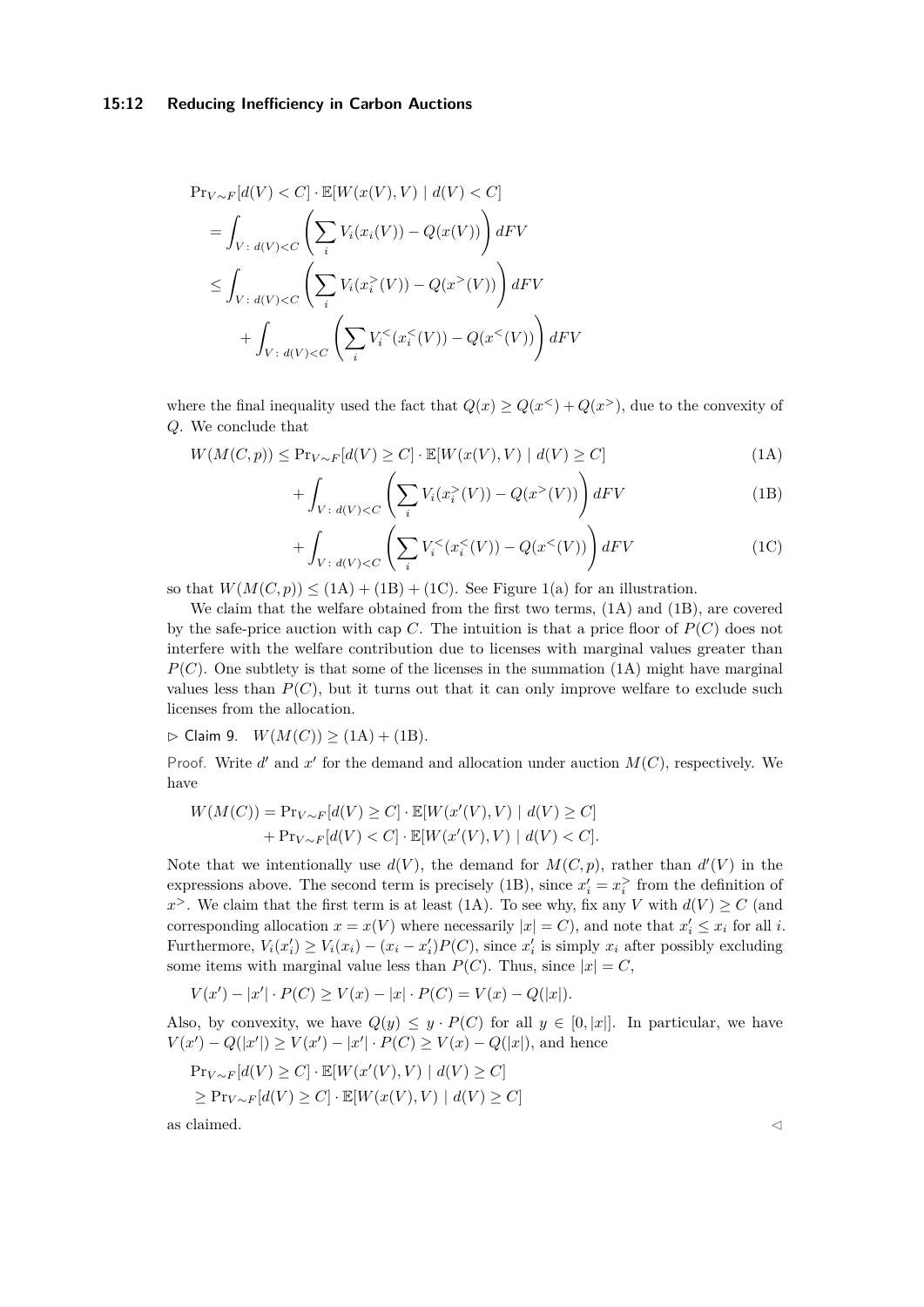The more difficult part of the proof of Theorem [8](#page-10-0) is to account for term [\(1C\)](#page-11-2). This represents the contribution of licenses whose marginal values lie below  $P(C)$ , and are therefore excluded when the price floor is set to  $p = P(C)$ . What we show is that the welfare contribution from all such licenses is approximated by  $W(M(C/2))$ , the welfare obtained by the safe auction with cap  $C/2$ .<sup>[7](#page-12-0)</sup> We do this in three steps. First, we show that any optimal cap-and-price auction  $M(C, p)$  must generate non-negative expected welfare conditional on selling *C* licenses. The intuition is that if the expected welfare from selling *C* licenses is negative, then it must be strictly preferable to reduce the quantity of licenses.

<span id="page-12-1"></span>**Example 10.** If cap C and price floor p are chosen to maximize  $W(M(C, p))$ , then

$$
\mathbb{E}_{V \sim F}[W(M(C, p)) \mid d(V) \ge C] \ge 0,
$$

where  $d(V)$  is the total quantity of licenses demanded at price  $p$ .

The proof of Lemma [10](#page-12-1) appears in Appendix [B.1.](#page-16-1) Next, for any cap-and-price auction *M*, we provide an upper bound on the total welfare contribution that comes from events where  $x < C$  licenses are sold, and the average marginal value of the sold licenses,  $V(x)/x$ . is less than  $P(C)$ . In fact, it will be useful to state the lemma more generally: we provide a more general bound that applies to any  $\tilde{C} \leq C$  and any valuation that is at most  $P(\tilde{C}) \cdot x$ (not necessarily  $V(x)$ ). The lemma bounds the total welfare contribution,  $P(\tilde{C}) \cdot x - Q(x)$ , by the difference in price between (a)  $\tilde{C}$  licenses sold at the safe price for  $\tilde{C}$ , and (b) the same  $\tilde{C}$  licenses sold at the safe price for  $\tilde{C}/2$ .

<span id="page-12-2"></span>► **Lemma 11.** *Choose some quantity*  $\tilde{C}$  *and a number of licenses*  $x \leq \tilde{C}$ *. Then*  $P(\tilde{C}) \cdot x$  −  $Q(x) \leq \tilde{C} \cdot (P(\tilde{C}) - P(\tilde{C}/2)).$ 

The proof of Lemma [11](#page-12-2) appears in Appendix [B.2.](#page-17-0) We are now ready to bound the contribution of  $(1C)$ . The intuition is as follows. By Lemma [11,](#page-12-2) the contribution from  $(1C)$  is at most (a constant times) the gap between the line  $y = P(C) \cdot x$  and the curve  $Q(x)$  at point  $x = C/2$ . But recall that  $Pr[d(V) \ge C] = q$ , and Lemma [10](#page-12-1) implies that, on average, the expected marginal value of licenses allocated subject to this event is at least  $P(C)$ . Therefore, if we set a license cap of  $C/2$ , then with probability at least q all  $C/2$  licenses will be sold at an average expected marginal value of at least  $P(C)$ . The welfare generated in this case covers the "gap" at *C/*2, and hence covers the loss due to excluding licenses with marginal values at most  $P(C)$ .

<span id="page-12-3"></span> $\triangleright$  Claim 12. *W*(*M*(*C*/2)) ≥  $\frac{1}{2}q \cdot (1C)$  $\frac{1}{2}q \cdot (1C)$ .

Proof. Write  $d'$  and  $x'$  for the demand and allocation under mechanism  $M(C/2)$ , respectively. Choose any *V* such that  $d(V) \geq C$ . For any such  $V$ ,  $d'(V) \leq d(V)$ , and is formed by removing items with marginal value at most  $P(C/2)$ . In particular, since  $x'(V) \le d'(V)$ , we have  $V(x'(V)) \ge V(C) - (C - x'(V)) \cdot P(C/2)$ . Noting that  $Q(|x'(V)|) \le |x'(V)| \cdot P(C)$ since  $x'(V) \leq x(V)$ , we have

$$
V(x'(V)) - Q(|x'(V)|) \ge V(x'(V)) - |x'(V)| \cdot P(C)
$$
  
\n
$$
\ge V(C) - (C - |x'(V)|) \cdot P(C/2) - |x'(V)| \cdot P(C).
$$

<span id="page-12-0"></span><sup>7</sup> For convenience we will assume *C* is even for the remainder of this section. When *C* is odd, the result holds for at least one of the floor or the ceiling of *C/*2. Details appear in the full version.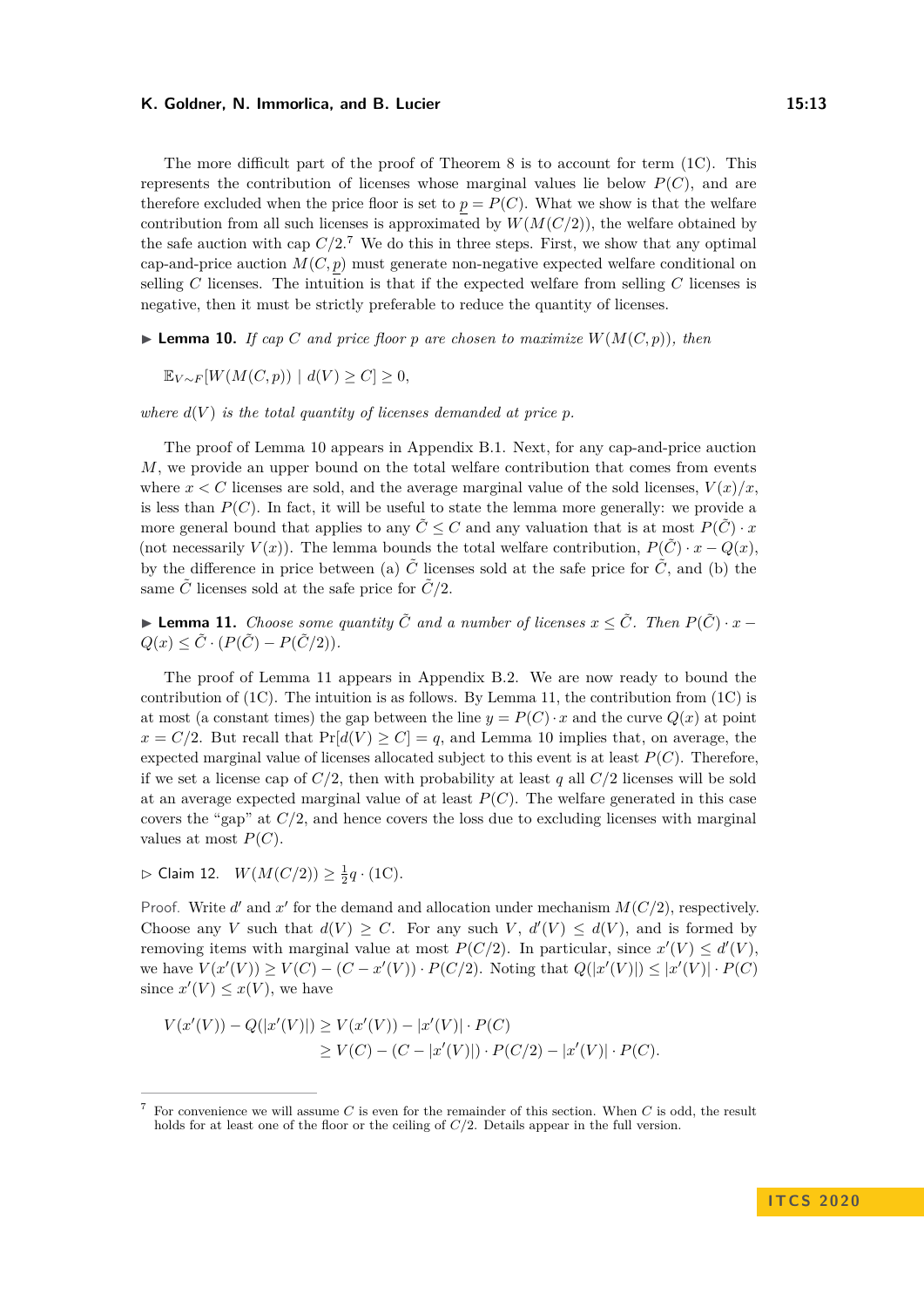#### **15:14 Reducing Inefficiency in Carbon Auctions**

Taking an expectation over all *V* such that  $d(V) \geq C$ , we note that Lemma [10](#page-12-1) implies  $\mathbb{E}[V(C)] \geq C \cdot P(C)$ . We therefore have

$$
\mathbb{E}[V(x'(V)) - Q(|x'(V)|)] \ge C \cdot P(C) - (C - \mathbb{E}[|x'(V)|]) \cdot P(C/2) - \mathbb{E}[|x'(V)|] \cdot P(C)
$$
  
=  $(C - \mathbb{E}[|x'(V)|])(P(C) - P(C/2))$   
 $\ge (C/2) \cdot (P(C) - P(C/2))$ 

where in the last inequality we used that  $|x'(V)| \leq C/2$  by definition. Since  $Pr[d(V) \geq C] = q$ , we therefore have that

$$
W(M(C/2)) \ge \Pr[d(V) \ge C] \cdot \mathbb{E}[V(x'(V)) - Q(|x'(V)|) | d(V)
$$
  
 
$$
\ge C] \ge q(C/2) \cdot (P(C) - P(C/2).
$$

We now claim that  $(C/2) \cdot (P(C) - P(C/2) \ge (1C)/2$ , completing the proof. To see why, note that for any  $x^* < C$  and any *V*,  $V^<(x^*) - Q(|x^*|) \le |x^*| \cdot P(C) - Q(|x^*|)$ . Thus (1*C*) ≤  $\max_{x^*} \{|x^*| \cdot P(C) - Q(|x^*|)\}.$  But note that for any  $x^* > C/2$ , we have  $Q(x^*) > |x^*|P(C/2),$ and hence  $|x^*| \cdot P(C) - Q(|x^*|) \le |x^*| \cdot (P(C) - P(C/2)) \le (C) \cdot (P(C) - P(C/2))$ . Also, for any  $x^* < C/2$ ,  $Q(|x^*|)$  lies above the line joining  $(C/2, Q(C/2))$  and  $(C, Q(C))$ , and hence  $|x^*| \cdot P(C) - Q(|x^*|)$  is at most the distance between  $|x^*| \cdot P(C)$  and this line, which is at most  $(C) \cdot (P(C) - P(C/2))$ . So in either case we have  $\max_{x^*} \{|x^*| \cdot P(C) - Q(|x^*|)\}$  ≤  $C \cdot (P(C) - P(C/2))$  as required.

Combining Claim [9](#page-11-3) and Claim [12](#page-12-3) we have that  $W(M(C)) + (2/q)W(M(C/2)) \ge$  $W(M(C, p))$ , which completes the proof of Theorem [8.](#page-10-0)

As a corollary, Theorem [8](#page-10-0) combined with Lemma [5](#page-7-3) and Lemma [3](#page-7-1) implies that for any cap and price auction  $M(C, p, \overline{p})$ , there exists a safe-price auction  $M(C')$  such that, at any Bayes-Nash equilibrium of  $M(C')$ , the expected welfare generated is at least  $\frac{1}{3.15} \cdot \frac{1}{2} \cdot \frac{1}{1+2/q}$ .  $W(M(C, p, \overline{p}))$ . In particular, if *q* is a constant bounded away from 0, then  $M(C')$  obtains a constant fraction of  $W(M(C, p, \overline{p}))$  at any Bayes-Nash equilibrium.

# <span id="page-13-0"></span>**4.1 The General Case**

We complete the proof of Theorem [7](#page-9-0) in Appendix [B.3.](#page-17-1) Here we describe at a high level what steps are needed to complete the argument. We will focus on the case where  $Pr[d(V) \geq C]$ 1 − 1/e, since if  $Pr[d(V) \ge C] \ge 1 - 1/e$  then Theorem [7](#page-9-0) follows from Theorem [8.](#page-10-0)

Recall that in Claim [12,](#page-12-3) we used the assumption that  $Pr[d(V) \ge C] = q$  to argue that the welfare gained in  $M(C/2)$  in the event that  $d(V) \geq C$  covers the welfare lost from marginals lying below  $P(C)$ , up to a constant factor. If the probability that  $d(V) \geq C$  is small, then this may no longer be true. To handle this, we consider a reduced cap  $C_{\text{med}} < C$  set to be the largest integer such that  $Pr[d(V) > C_{\text{med}}] > 1 - 1/e$ . Our hope is to reproduce the argument from Claim [12,](#page-12-3) but substituting  $C_{\text{med}}$  for *C*. To this end, we divide the welfare of  $M(C, p)$ into *four* parts: all welfare under the event that  $d(V) > C$ ; all welfare from individual agents whose demand is at least  $C_{\text{med}}$ ; the contribution of marginal values greater than  $P(C_{\text{med}})$ (but with individual firms demanding at most  $C_{\text{med}}$ ) when  $d(V) < C$ , and the contribution of marginal values less than  $P(C_{\text{med}})$  when  $d(V) < C$ . See Figure [1\(](#page-10-1)b) for an illustration.

As in the proof of Theorem [8,](#page-10-0) the contribution due to events where  $d(V) > C$  can be covered by the welfare of  $M(C, P(C))$ .

The contribution from agents who individually demand at least  $C_{\text{med}}$  licenses is a new case that we didn't have to handle in Theorem [8.](#page-10-0) It is here that we use  $M^{(1)}$ , allocating to any single agent. Because the *total* demand is at most than *C*med with probability at least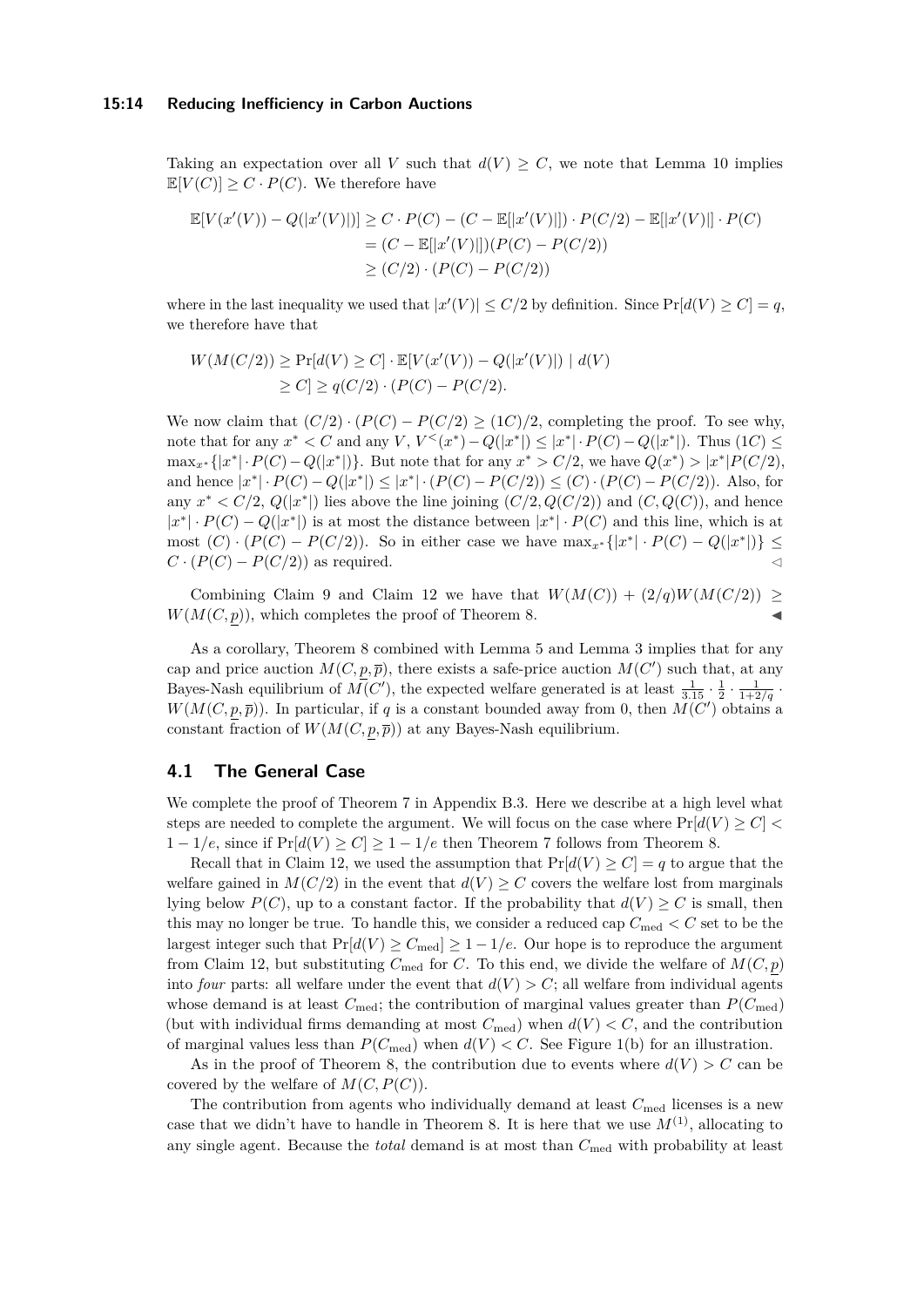1*/e*, independence implies that the expected number of agents who demand more than *C*med licenses is at most 1, given that the probability that none have demand more  $C_{\text{med}}$  must be at least  $1/e$ . So the total contribution to welfare of all such events is at most  $W(M^{(1)})$ .

If  $d(V) \leq C_{\text{med}}$ , then the contribution from marginal values that are at least  $P(C_{\text{med}})$ can be covered by the welfare of  $M(C_{\text{med}}, P(C_{\text{med}}))$ , precisely as in Claim [9.](#page-11-3) We must also handle the case that  $d(V) \in [C_{\text{med}}, C]$ , and consider the welfare contribution of agents that do not (individually) demand more than *C*med licenses. Here we use independence: the total quantity demanded by such "small" agents is likely to concentrate, so it is unlikely that the total demand will be larger than  $2C_{\text{med}}$ . Thus, by imposing a cap of  $C_{\text{med}}$ , we lose at most a constant factor of the welfare from marginal values greater than  $P(C_{\text{med}})$ .

The final step is to show that *W*(*M*(*C*med*/*2)) obtains at least a constant fraction of the welfare generated by marginal values less than  $P(C_{\text{med}})$ , similarly to Claim [12.](#page-12-3) When proving Claim [12,](#page-12-3) we used Lemma [10](#page-12-1) to argue about the welfare generated by events where  $d(V) > C$ . Unfortunately, Lemma [10](#page-12-1) does not extend to  $C_{\text{med}}$ : it could be that the expected welfare generated by  $M(C_{\text{med}}, P(C_{\text{med}}))$ , conditional on selling  $C_{\text{med}}$  licenses, is negative. However, we *can* prove an upper bound on how negative this expected welfare can be. After all, if the expected welfare is sufficiently negative sufficiently often, it would be welfare-improving to increase the price floor of  $M(C, p)$  from p to  $P(C_{\text{med}})$ , contradicting the supposed optimality of  $M(C, p)$ . This turns out to be enough to prove a bound similar to Claim [12.](#page-12-3)

Combining these bounds, we can conclude that each of the four parts of the welfare of  $M(C, p)$  can be covered by either a safe-price auction or by  $M^{(1)}$ , which completes the proof of the theorem.

#### **References**

- <span id="page-14-2"></span>**1** California Air Resources Board | Quarterly Auction Information. [https://ww3.arb.ca.gov/](https://ww3.arb.ca.gov/cc/capandtrade/auction/auction.htm) [cc/capandtrade/auction/auction.htm](https://ww3.arb.ca.gov/cc/capandtrade/auction/auction.htm). Accessed: 2019-09-06.
- <span id="page-14-0"></span>**2** EU Emissions Trading System (EU ETS). [https://ec.europa.eu/clima/policies/ets\\_en](https://ec.europa.eu/clima/policies/ets_en). Accessed: 2019-09-06.
- <span id="page-14-3"></span>**3** RGGI, Inc. <https://www.rggi.org/>. Accessed: 2019-09-06.
- <span id="page-14-1"></span>**4** Western Climate Initiative, Inc. <http://www.wci-inc.org/>. Accessed: 2019-09-06.
- <span id="page-14-9"></span>**5** Lawrence M. Ausubel, Peter Cramton, Marek Pycia, Marzena Rostek, and Marek Weretka. Demand Reduction and Inefficiency in Multi-Unit Auctions. *Review of Economic Studies*, 81(4):1366–1400, 2014. URL: [https://EconPapers.repec.org/RePEc:oup:restud:v:81:y:](https://EconPapers.repec.org/RePEc:oup:restud:v:81:y:2014:i:4:p:1366-1400) [2014:i:4:p:1366-1400](https://EconPapers.repec.org/RePEc:oup:restud:v:81:y:2014:i:4:p:1366-1400).
- <span id="page-14-6"></span>**6** A. Blum, A. Gupta, Y. Mansour, and A. Sharma. Welfare and Profit Maximization with Production Costs. In *2011 IEEE 52nd Annual Symposium on Foundations of Computer Science*, pages 77–86, October 2011. [doi:10.1109/FOCS.2011.68](https://doi.org/10.1109/FOCS.2011.68).
- <span id="page-14-7"></span>**7** Chi Kin Chau and Kwang Mong Sim. The price of anarchy for non-atomic congestion games with symmetric cost maps and elastic demands. *Operations Research Letters*, 31(5):327–334, 2003. [doi:10.1016/S0167-6377\(03\)00030-0](https://doi.org/10.1016/S0167-6377(03)00030-0).
- <span id="page-14-8"></span>**8** Richard Cole, Yevgeniy Dodis, and Tim Roughgarden. Bottleneck Links, Variable Demand, and the Tragedy of the Commons. *Netw.*, 60(3):194–203, October 2012. [doi:10.1002/net.21458](https://doi.org/10.1002/net.21458).
- <span id="page-14-4"></span>**9** Deborah Cotton. Emissions Trading Design – A Critical Overview, edited by stefan e. weishaar. published by edward elgar, uk, 2014, pp. 249, isbn: 978 1 78195 221 4, aud\$114.00 (hardcover). *Australian Journal of Agricultural and Resource Economics*, 59(1):156–158, 2015. [doi:10.1111/1467-8489.12094](https://doi.org/10.1111/1467-8489.12094).
- <span id="page-14-5"></span>**10** Peter Cramton and Suzi Kerr. Tradeable carbon permit auctions: How and why to auction not grandfather. *Energy Policy*, 30(4):333–345, 2002. URL: [https://EconPapers.repec.org/](https://EconPapers.repec.org/RePEc:eee:enepol:v:30:y:2002:i:4:p:333-345) [RePEc:eee:enepol:v:30:y:2002:i:4:p:333-345](https://EconPapers.repec.org/RePEc:eee:enepol:v:30:y:2002:i:4:p:333-345).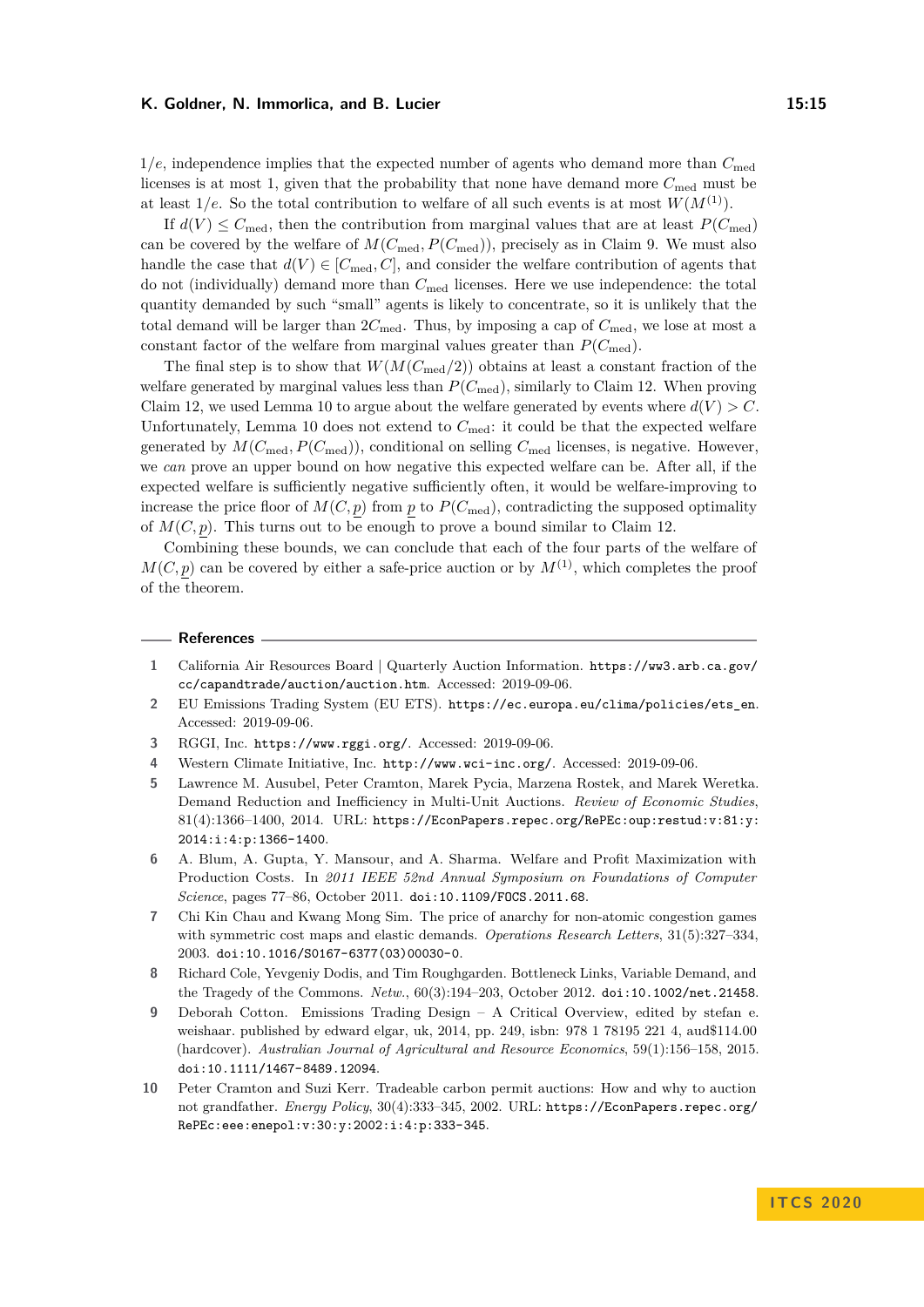## **15:16 Reducing Inefficiency in Carbon Auctions**

- <span id="page-15-4"></span>**11** Peter Cramton, David JC MacKay, Axel Ockenfels, and Steven Stoft. *Global Carbon Pricing: The Path to Climate Cooperation*. The MIT Press, June 2017. [doi:10.7551/mitpress/10914.](https://doi.org/10.7551/mitpress/10914.001.0001) [001.0001](https://doi.org/10.7551/mitpress/10914.001.0001).
- <span id="page-15-6"></span>**12** Peter Cramton and Steven Stoft. Why We Need to Stick with Uniform-Price Auctions in Electricity Markets. *The Electricity Journal*, 20(1):26–37, 2007. URL: [https://ideas.repec.](https://ideas.repec.org/a/eee/jelect/v20y2007i1p26-37.html) [org/a/eee/jelect/v20y2007i1p26-37.html](https://ideas.repec.org/a/eee/jelect/v20y2007i1p26-37.html).
- <span id="page-15-3"></span>**13** Bart de Keijzer, Evangelos Markakis, Guido Schäfer, and Orestis Telelis. Inefficiency of Standard Multi-unit Auctions. In Hans L. Bodlaender and Giuseppe F. Italiano, editors, *Algorithms – ESA 2013*, pages 385–396, Berlin, Heidelberg, 2013. Springer Berlin Heidelberg.
- <span id="page-15-11"></span>**14** Arpita Ghosh and Mohammad Mahdian. Externalities in Online Advertising. In *Proceedings of the 17th International Conference on World Wide Web*, WWW '08, pages 161–168, New York, NY, USA, 2008. ACM. [doi:10.1145/1367497.1367520](https://doi.org/10.1145/1367497.1367520).
- <span id="page-15-8"></span>**15** Zhiyi Huang and Anthony Kim. Welfare Maximization with Production Costs: A Primal Dual Approach. In *Proceedings of the Twenty-sixth Annual ACM-SIAM Symposium on Discrete Algorithms*, SODA '15, pages 59–72, Philadelphia, PA, USA, 2015. Society for Industrial and Applied Mathematics. URL: <http://dl.acm.org/citation.cfm?id=2722129.2722135>.
- <span id="page-15-10"></span>**16** Philippe Jehiel, Benny Moldovanu, and Ennio Stacchetti. How (not) to sell nuclear weapons. *The American Economic Review*, pages 814–829, 1996.
- <span id="page-15-13"></span>**17** Thomas Kesselheim, Robert Kleinberg, and Eva Tardos. Smooth Online Mechanisms: A Game-Theoretic Problem in Renewable Energy Markets. In *Proceedings of the Sixteenth ACM Conference on Economics and Computation*, EC '15, pages 203–220, New York, NY, USA, 2015. ACM. [doi:10.1145/2764468.2764487](https://doi.org/10.1145/2764468.2764487).
- <span id="page-15-17"></span>**18** Ilan Kremer and Kjell Nyborg. Underpricing and Market Power in Uniform Price Auctions. *Review of Financial Studies*, 17(3):849–877, 2004. URL: [https://EconPapers.repec.org/](https://EconPapers.repec.org/RePEc:oup:rfinst:v:17:y:2004:i:3:p:849-877) [RePEc:oup:rfinst:v:17:y:2004:i:3:p:849-877](https://EconPapers.repec.org/RePEc:oup:rfinst:v:17:y:2004:i:3:p:849-877).
- <span id="page-15-12"></span>**19** Renato Paes Leme, Vasilis Syrgkanis, and Éva Tardos. Sequential auctions and externalities. In *Proceedings of the twenty-third annual ACM-SIAM symposium on Discrete Algorithms*, pages 869–886. SIAM, 2012.
- <span id="page-15-2"></span>**20** Evangelos Markakis and Orestis Telelis. Uniform Price Auctions: Equilibria and Efficiency. *Theory of Computing Systems*, 57(3):549–575, October 2015. [doi:10.1007/s00224-014-9537-9](https://doi.org/10.1007/s00224-014-9537-9).
- <span id="page-15-16"></span>**21** David McAdams. Adjustable supply in uniform price auctions: Non-commitment as a strategic tool. *Economics Letters*, 95(1):48–53, April 2007. URL: [https://ideas.repec.org/a/eee/](https://ideas.repec.org/a/eee/ecolet/v95y2007i1p48-53.html) [ecolet/v95y2007i1p48-53.html](https://ideas.repec.org/a/eee/ecolet/v95y2007i1p48-53.html).
- <span id="page-15-1"></span>**22** Paul Milgrom. *Putting Auction Theory to Work*. Churchill Lectures in Economics. Cambridge University Press, 2004. [doi:10.1017/CBO9780511813825](https://doi.org/10.1017/CBO9780511813825).
- <span id="page-15-5"></span>**23** Brian Murray, Richard Newell, and William Pizer. Balancing Cost and Emissions Certainty: An Allowance Reserve for Cap-and-Trade. *Review of Environmental Economics and Policy*,  $3(1):84-103, 2009. \text{ URL: `https://EconPapers.repec.org/RePEC:oup:renypo:v:3:y:2009`:$ [i:1:p:84-103](https://EconPapers.repec.org/RePEc:oup:renvpo:v:3:y:2009:i:1:p:84-103).
- <span id="page-15-7"></span>**24** Stephen J Rassenti, Vernon L Smith, and Bart J Wilson. Discriminatory Price Auctions in Electricity Markets: Low Volatility at the Expense of High Price Levels. *Journal of Regulatory Economics*, 23(2):109–123, March 2003. URL: [https://ideas.repec.org/a/kap/regeco/](https://ideas.repec.org/a/kap/regeco/v23y2003i2p109-23.html) [v23y2003i2p109-23.html](https://ideas.repec.org/a/kap/regeco/v23y2003i2p109-23.html).
- <span id="page-15-9"></span>**25** Adrian Vetta. Nash Equilibria in Competitive Societies, with Applications to Facility Location, Traffic Routing and Auctions. In *43rd Symposium on Foundations of Computer Science (FOCS 2002), 16-19 November 2002, Vancouver, BC, Canada, Proceedings*, page 416, 2002. [doi:10.1109/SFCS.2002.1181966](https://doi.org/10.1109/SFCS.2002.1181966).
- <span id="page-15-15"></span>**26** Robert J. Weber. Making More from Less: Strategic Demand Reduction in the FCC Spectrum Auctions. *Journal of Economics & Management Strategy*, 6(3):529–548, 1997. [doi:10.1111/j.](https://doi.org/10.1111/j.1430-9134.1997.00529.x) [1430-9134.1997.00529.x](https://doi.org/10.1111/j.1430-9134.1997.00529.x).
- <span id="page-15-0"></span>**27** Martin L Weitzman. Prices vs. quantities. *The review of economic studies*, 41(4):477–491, 1974.
- <span id="page-15-14"></span>**28** Robert Wilson. Auctions of Shares. *The Quarterly Journal of Economics*, 93(4):675–689, 1979. URL: <http://www.jstor.org/stable/1884475>.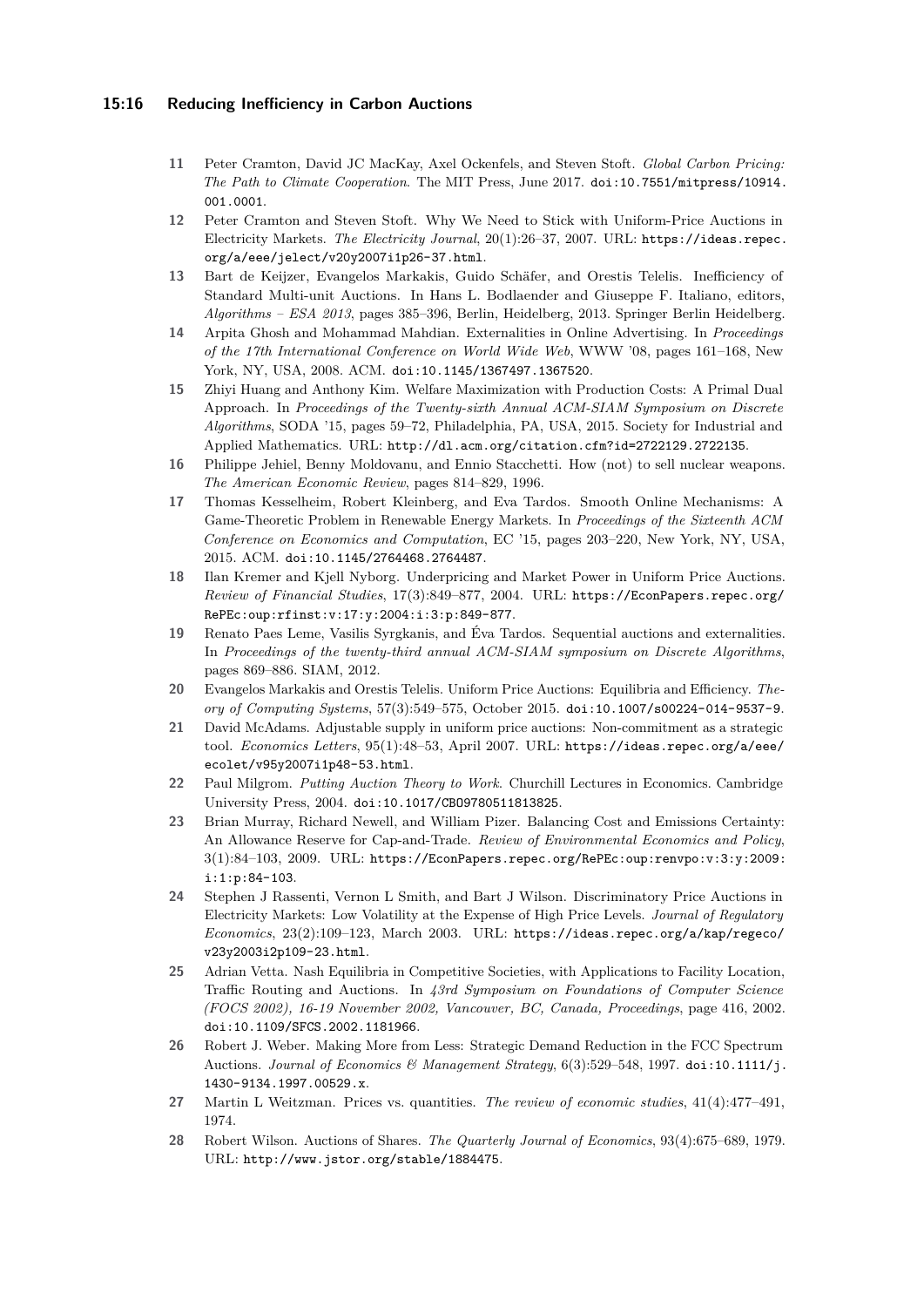## <span id="page-16-0"></span>**A.1 Proof of Lemma [3](#page-7-1)**

Recall the statement of Lemma [3:](#page-7-1) for any distribution *F* and any cap-and-price auction  $M(C, p, \overline{p})$ , there exist a cap C' and price floor p' such that  $W(M(C', p', \infty)) \ge$  $\frac{1}{2}W(M(C,\underline{p},\overline{p})).$ 

**Proof.** We show that given any mechanism  $M = (C_1, p, \overline{p})$ , we can construct a mechanism *M*<sup> $\prime$ </sup> with price ceiling  $\infty$  such that  $W(M') \geq \frac{1}{2}W(M)$ .

We can decompose the expected welfare of *M* into (a) the welfare attained from the first (at most) *C*<sup>1</sup> licenses sold, and (b) the incremental welfare attained from any licenses sold after the first *C*1.

Note that the auction  $M^1 = (C_1, p, \infty)$ , which is M but with price ceiling set to  $\infty$ , achieves welfare precisely equal to the former of these two parts. This is because  $M<sup>1</sup>$  always allocates at most *C*<sup>1</sup> licenses, and will allocate them efficiently subject to all marginal values being at least *p*.

Next consider the second of these two parts of the welfare of *M*. If the expected welfare in the second part is negative, then we are already done, so suppose not. Whenever more than  $C_1$  licenses are sold, all licenses are sold at price  $\bar{p}$ , and therefore have marginal value at least  $\bar{p}$ . Auction  $M^2 = (\infty, \bar{p}, \infty)$ , with no license cap and with a price floor of  $\bar{p}$ , will also sell all such licenses that have marginal value at least  $\bar{p}$ . We note, however, that  $M^2$ additionally also includes the marginal contribution of the first  $C_1$  licenses. But we claim that this contribution is non-negative: when the event occurs that more than  $C_1$  licenses are sold, the marginal contribution of the first *C*<sup>1</sup> licenses to the welfare can only be greater than that of those beyond the first *C*1. Thus, since the expected welfare in the second part is non-negative, the welfare is only higher if we also include the contribution of the first *C*<sup>1</sup> licenses whenever more than *C*<sup>1</sup> licenses are sold. This is precisely the welfare of auction  $M^2 = (\infty, \bar{p}, \infty)$ , so the welfare of  $M^2$  is therefore at least that of the second of the two parts of the welfare of *M*.

We conclude that  $W(M^1) + W(M^2) \ge W(M)$ , and hence either  $W(M^1)$  or  $W(M^2)$  is at least  $\frac{1}{2}W(M)$ .  $\frac{1}{2}W(M).$ 

# **B Omitted Proofs from Section [4](#page-8-0)**

# <span id="page-16-1"></span>**B.1 Proof of Lemma [10](#page-12-1)**

First recall the statement of the lemma. If *C* and *p* are chosen to maximize  $W(M(C, p))$ , then  $\mathbb{E}[W(V, x(V)) | d(V) > C] > 0$ .

**Proof.** Suppose not. Then it must be that  $\mathbb{E}[W(V, x(V))] | d(V) \geq C' < 0$ . We will show this implies  $W(M(C-1, p)) > W(M(C, p))$ , contradicting the optimality of *C*. To see why, note that when  $d(p) < C$ , the welfare of the two auctions is identical. Write x and x' for the allocation functions from  $M(C, p)$  and  $M(C - 1, p)$ , respectively. When  $x \ge C$ , we have  $x' = C - 1$ , and  $V(x') \ge \frac{C - 1}{x} \cdot V(x)$  by concavity. Similarly,  $Q(x') \le \frac{C - 1}{x} \cdot Q(x)$  by convexity. Thus, for any *V* such that  $d(V) \geq C$  and hence  $x(V) = C$ , we have

$$
V(x'(V)) - Q(x'(V)) \ge \frac{C-1}{x(V)}(V(x(V)) - Q(x(V))) = \frac{C-1}{C}(V(x(V)) - Q(x(V))).
$$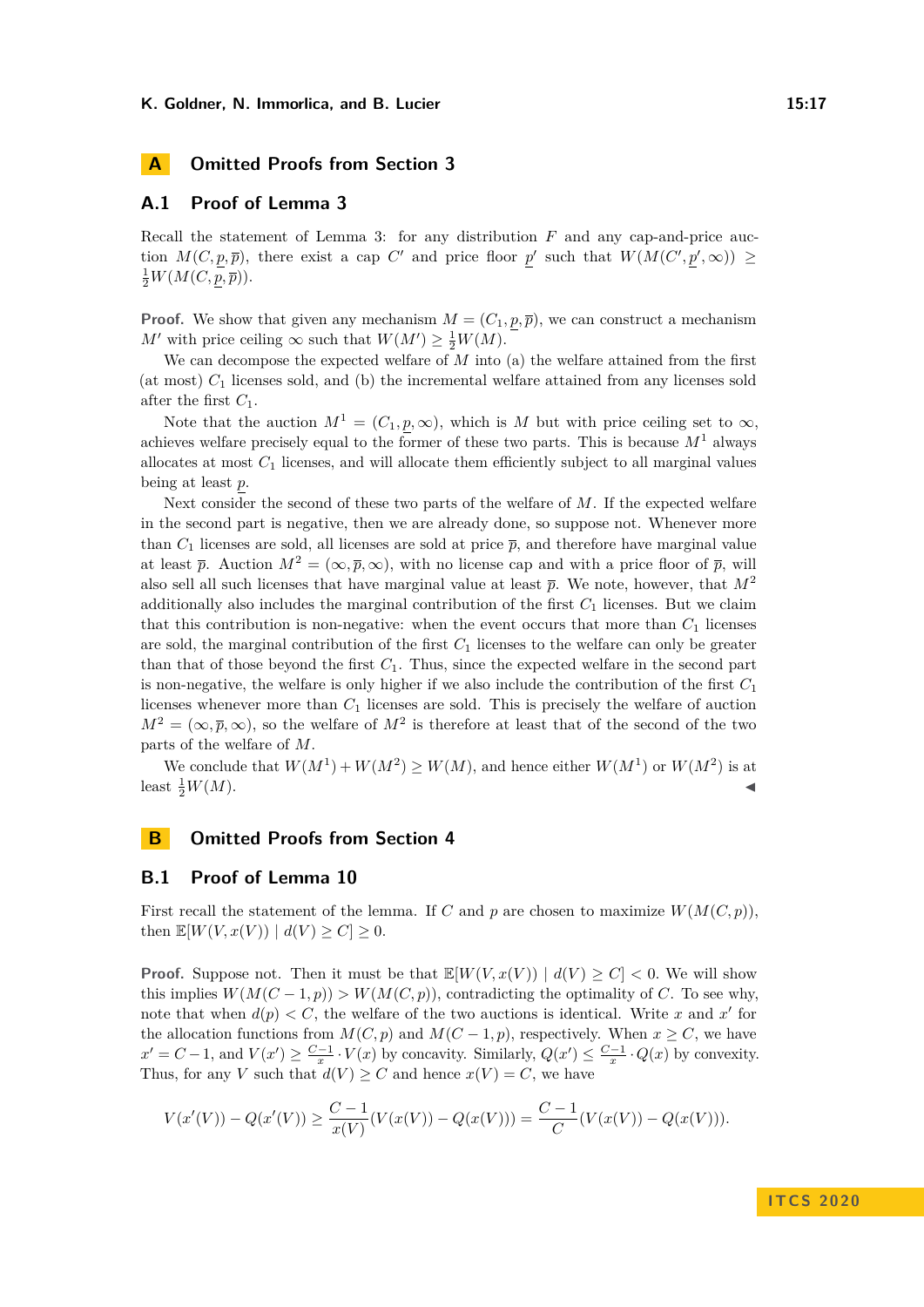### **15:18 Reducing Inefficiency in Carbon Auctions**

Taking expectations, we therefore have

$$
\mathbb{E}[V(x'(V)) - Q(x'(V)) | d(V) \ge C] \ge \frac{C-1}{C} (\mathbb{E}[V(x(V)) - Q(x(V)) | d(V) \ge C])
$$
  
> 
$$
\mathbb{E}[V(x(V)) - Q(x(V)) | d(V) \ge C]
$$

where the last inequality follows because  $\mathbb{E}[V(x(V)) - Q(x(V))] \, d(V) \geq C \leq 0$  by assumption. This implies  $W(M(C-1, p)) > W(M(C, p))$ , which is the desired contradiction.

# <span id="page-17-0"></span>**B.2 Proof of Lemma [11](#page-12-2)**

First recall the statement of the lemma. Choose some quantity  $\tilde{C}$  and a number of licenses  $x \leq \tilde{C}$ . Then  $P(\tilde{C}) \cdot x - Q(x) \leq \tilde{C} \cdot (P(\tilde{C}) - P(\tilde{C}/2))$ .

**Proof.** Suppose  $x \geq \tilde{C}/2$ . Then  $Q(x) \geq \frac{x}{\tilde{C}/2} \cdot Q(\tilde{C}/2)$  by convexity. So  $P(\tilde{C}) \cdot x - Q(x) \leq$  $x \cdot (P(\tilde{C}) - Q(\tilde{C}/2)/(\tilde{C}/2)) \leq \tilde{C} \cdot (P(\tilde{C}) - P(\tilde{C}/2))$  as claimed.

Next suppose  $x < \tilde{C}/2$ . Then  $(x, P(\tilde{C}) \cdot x)$  and  $(x, Q(x))$  both lie between the line through the origin with slope  $P(\tilde{C})$ , and the line between  $(\tilde{C}, Q(\tilde{C}))$  and  $(\tilde{C}/2, Q(\tilde{C}/2))$ . Their difference is therefore at most twice the difference between those two lines at xcoordinate  $\tilde{C}/2$ , which is  $(\tilde{C}/2) \cdot (P(\tilde{C}) - P(\tilde{C}/2))$ .

# <span id="page-17-1"></span>**B.3 Omitted Details from the Proof of Theorem [7](#page-9-0)**

Recall the statement of Theorem [7:](#page-9-0) for any cap  $C$  and price floor  $p$ , there exists  $C'$  and a constant *c* such that  $c \cdot W(M(C')) + W(M^{(1)}) \ge W(M(C, p)).$ 

As in the proof of Theorem [8,](#page-10-0) the welfare generated by  $M(C, p)$  can be broken down as follows:

$$
W(M(C,p)) = \Pr_{V \sim F}[d(V) \ge C] \cdot \mathbb{E}[W(x(V), V) | d(V) \ge C] + \Pr_{V \sim F}[d(V) < C] \cdot \mathbb{E}[W(x(V), V) | d(V) < C]
$$

We will break down the second term into three sub-terms. Recall that we can assume  $Pr[d(V) \ge C] \le 1-1/e$ . Choose  $C_{\text{med}} < C$  so that  $Pr[d(V) \ge C_{\text{med}}] = 1-1/e$ . We will write  $x_i = x_i^* + x_i^* + x_i^<$ . If  $x_i \ge C_{\text{med}}$  then we set  $x_i^* = x_i$  and  $x_i^* = x_i^< = 0$ , otherwise we set  $x_i^* = 0$ . In this latter case, we set  $x_i^>$  and  $x_i^<$  similarly as in case 1, except that we consider marginal values above and below  $P(C_{\text{med}})$  rather than  $P(C)$ . That is, if  $\theta_i$  is the largest  $j \geq 1$  such that  $v_i(j) \geq P(C_{\text{med}})$  (or  $\theta_i = 0$  if  $v_i(1) < P(C_{\text{med}})$ ), we have  $x_i^{\geq} = \min\{x_i, \theta_i\}$ and  $x_i^{\leq} = x_i - x_i^{\geq}$ . And as before, we will define  $V_i^{\leq}$  as  $V_i^{\leq}(x) = V_i^{\leq}(x|\theta_i)$ , the valuation of *i* counting only those marginal values less than  $P(C_{\text{med}})$ .

Using convexity of *Q* as in case 1, we then have

$$
W(M(C, p)) \le \Pr_{V \sim F}[d(V) \ge C] \cdot \mathbb{E}[W(x(V), V) \mid d(V) \ge C]
$$
\n(2A)

$$
+\int_{V\,:\,d(V)< C} (\sum_{i} V_i(x_i^*(V)) - Q(x^*(V)))dF V\tag{2B}
$$

$$
+ \int_{V \,:\, d(V) < C} \left( \sum_{i} V_i(x_i^{\geq}(V)) - Q(x^{\geq}(V)) \right) dF V \tag{2C}
$$

$$
+\int_{V\colon d(V) < C} (\sum_{i} V_i^{\leq}(x_i^{\leq}(V)) - Q(x^{\leq}(V)))dF V \tag{2D}
$$

so that  $W(M(C, p)) \leq (2A) + (2B) + (2C) + (2D)$ .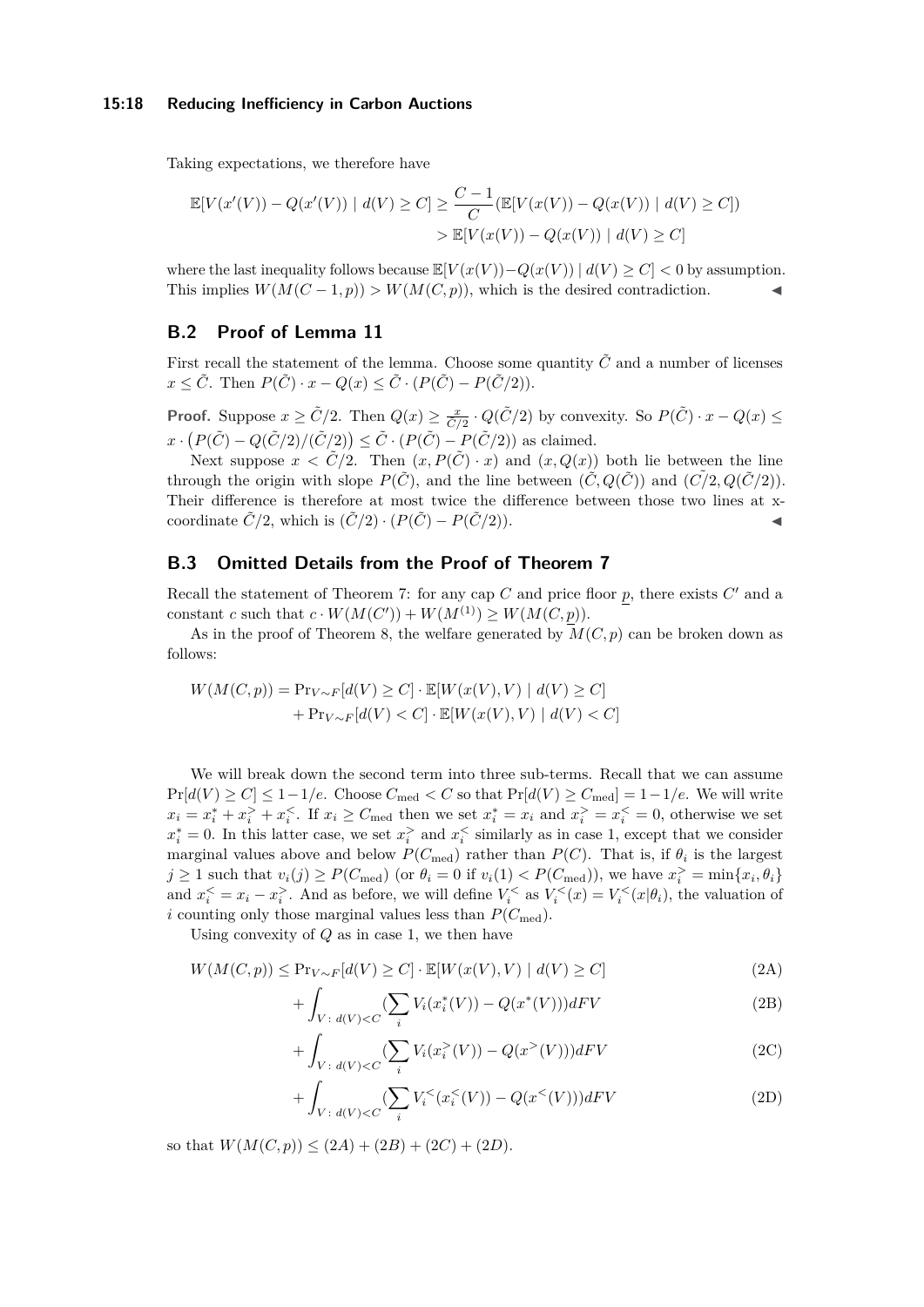As in Theorem [8,](#page-10-0) we have that  $W(M(C)) \geq (2A)$ . For  $(2B)$ , note that the probability that every bidder *i* has  $x_i \leq C_{\text{med}}$  is at least  $1/e$ , from the definition of  $C_{\text{med}}$ . If we write  $p_i$  for the probability that  $x_i < C_{\text{med}}$ , then we have  $\prod_i p_i \geq 1/e$ . Subject to this condition, the value of  $\sum_i (1 - p_i)$  is maximized by setting all  $p_i$  equal, in which case we have  $\sum_i (1 - p_i) \le n(1 - e^{-1/n}) \le 1$ . But this means that the expected number of agents with  $x_i > C_{\text{med}}$  is at most 1. Thus,  $(2B)$  is at most the value of allocating to just a single bidder with  $x_i > C_{\text{med}}$ , which is at most the maximum possible welfare attainable from allocating to any one bidder. We therefore have that  $W(M^{(1)}) \geq (2B)$ .

We next claim that  $W(M(C_{\text{med}})) \geq (2C)/4$ . To see why, note that

$$
\int_{V \,:\, d(V) < C} (\sum_{i} V_i(x_i^>(V)) - Q(x^>(V))) dF V
$$
\n
$$
\leq 2 \int_{V \,:\, d(V) < C} 1[x(V) < 2C_{\text{med}}] \cdot (\sum_{i} \left( V_i(x_i^>(V)) - x_i^>(\frac{Q(x^>(V))}{x^>(V)}) \right) dF V
$$
\n
$$
\leq 4 \int_{V \,:\, d(V) < C} 1[x(V) < 2C_{\text{med}}] \cdot \left( \sum_{i} \left( \sum_{j \leq x_i^>(y_i^*)(j)} 2 \right) - x_i^>(\frac{Q(\min\{C_{\text{med}}, x^>(V)\})}{\min\{C_{\text{med}}, x^>(V)\}} \right) dF V
$$
\n
$$
\leq 4W(M(C_{\text{med}}))
$$

where the last inequality follows because, when imposing a cap of  $C_{\text{med}}$  on an allocation of total size at most  $2C_{\text{med}}$ , the value obtained is at least the top half of all marginal values, which is more than half of all marginal values.

Finally, we claim that  $W(M(C_{\text{med}}/2)) \geq (2D)/21$ . Define  $\Psi := (C_{\text{med}}/2) \cdot (P(C_{\text{med}}) P(C_{\text{med}}/2)$ ). Then Lemma [11,](#page-12-2) combined with the fact that the total demand is at most *C*<sub>med</sub> with probability  $1/e$ , implies that  $(2D) \leq (2/e) \cdot \Psi$ .

We claim that for  $\beta = \frac{8}{3(e-1)} \approx 1.55$ , we must have  $Pr[V(C_{\text{med}}) < Q(C_{\text{med}}) - \beta \cdot \Psi \mid d(V) >$  $C_{\text{med}} \leq 1/4$ . That is, conditional on having total demand at least  $C_{\text{med}}$ , the probability that the welfare generated at  $C_{\text{med}}$  is more negative than  $-\beta \cdot \Psi$  is at most 1/4. Suppose not: then consider the difference in welfare between  $M(C, p)$  and  $M(C, P(C_{\text{med}}))$ . The difference is that (2D) would be removed, as would any (negative) contribution with  $V(C_{\text{med}}) < Q(C_{\text{med}})$ and  $d(V) > C_{\text{med}}$ . As we noted above, the total contribution of (2D) to the welfare is at most  $2\Psi/e$ . But the contribution due to the event  $V(C_{\text{med}}) < Q(C_{\text{med}}) - \Psi$  and  $d(V) > C_{\text{med}}$ is at most  $-(\beta \Psi)(1 - 1/e)(3/4)$ . So as long as  $\beta \geq (8/3(e-1)) \approx 1.55$ , we would have  $W(M(C, P(C_{\text{med}}))) > W(M(C, p))$ . This contradicts the optimality of  $M(C, p)$ .

We can therefore assume  $Pr[V(C_{\text{med}}) \ge Q(C_{\text{med}}) - \beta \Psi \mid d(V) > C_{\text{med}}] \ge 1/4$ . By concavity of *V* and convexity of *Q*, this means  $Pr[V(C_{\text{med}}/2) \ge Q(C_{\text{med}}/2) + (2 - \beta)\Psi/2 \mid d(V) >$  $C_{\text{med}} \geq 1/4$ . Since  $d(V) \geq C_{\text{med}}$  with probability at least  $1-1/e$ , the total welfare generated by  $M(C_{\text{med}}/2)$  from the events  $d(V) \geq C_{\text{med}}$  is at least  $(2 - \beta)(1 - 1/e)\Psi/8$ , and hence *W*(*M*(*C*<sub>med</sub>/2)) ≥  $(2 - \beta)(1 - 1/e)$ Ψ/8. Since  $(2 - \beta)(1 - 1/e)e/16$  ≥ 1/21, the result follows. We conclude that

$$
W(M(C)) + W(M^{(1)}) + 4W(M(C_{\text{med}})) + 21W(M(C_{\text{med}}/2)) \ge W(M(C, p)).
$$

This implies Theorem [7,](#page-9-0) with *c* = 26.

## <span id="page-18-0"></span>**C Cap-and-Price Auction Outcomes are not Fully Efficient**

We note that cap-and-price auctions cannot always implement the fully optimal allocation rule for every distribution *F*. For an allocation rule to be implementable by some  $M(C, p, \overline{p})$ . it must be that on every input **V**, either the total allocation is *C*, or the total allocation is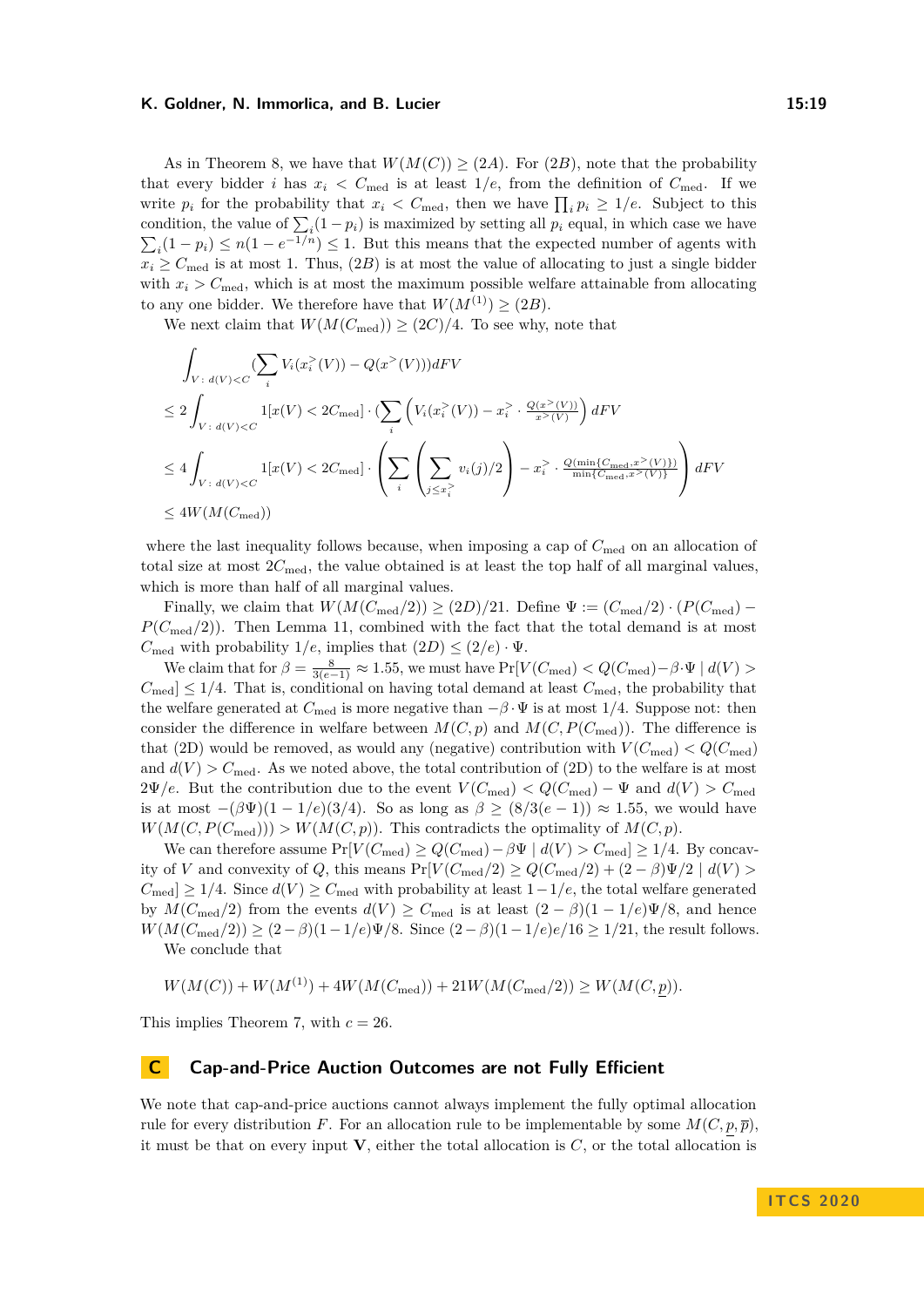## **15:20 Reducing Inefficiency in Carbon Auctions**

at most *C* and each agent wins precisely their marginal bids above *p*, or the total allocation is at least *C* and each agent wins precisely their marginal bids above  $\bar{p}$ . When there is uncertainty about **V**, such a restricted allocation rule might return suboptimal allocations on some realizations.

In fact, we note that there are cases where, even under truthful reporting, no cap-andprice auction can achieve a non-vanishing approximation of the unrestricted welfare-optimal allocation.

<span id="page-19-0"></span>► **Example 13.** We present an example for which the expected welfare of any cap-and-price auction  $M(C, p)$  is at most an  $O(1/n)$ -approximation to the unrestricted allocation that can optimize individually for each realization of the valuation curves, the welfare of which we call the "first-best welfare" in line with economics terminology.

Let  $Q(x) = x^2$ . There is a single firm participating in the auction. That firm's valuation curve is drawn according to a distribution *F* over *n* different valuation curves, which we'll denote  $V^{(1)}, \ldots, V^{(n)}$ . For all *i*, valuation  $V^{(i)}$  is defined by  $V^{(i)}(x) = 2^{i+1} \cdot x$ . These curves are depicted in Figure [2.](#page-20-1) The probability that  $V^{(i)}(\cdot)$  is drawn from *F* is proportional to  $\frac{1}{2^{2i}}$ . That is, the firm has valuation  $V^{(i)}$  with probability  $\frac{1}{\beta 2^{2i}}$ , where  $\beta = \sum_{i=1}^{n} 2^{-2i} = \frac{1}{3}(1-2^{-2n})$ is the normalization constant.

Then in expectation over the realizations of  $V(\cdot)$ , the *first-best* welfare is

$$
\sum_{i=1}^{n} 2^{2i} \frac{1}{\beta 2^{2i}} = \frac{1}{\beta} \cdot n.
$$

Consider a cap-and-price auction  $M(C, p)$ . For any cap *C*, the optimal price floor is to set  $p = 2C$ . This eliminates all possible negative welfare contributions at *C*. As a sanity check, any smaller price floor allows negative contributions, yet any larger price floor excludes positive contributions. For  $C' \in (2^k, 2^{k+1}]$ , , if the firm has valuation  $V^{(i)}$  with  $i \leq k$ , then all marginal values are strictly below *p*, so no licenses are allocated and the welfare generate is 0. On the other hand, if the firm has valuation  $V^{(i)}$  for any  $i \geq k+1$ , then since at most  $C < 2^{k+1}$  licenses can be purchased, the auction generates welfare at most  $2^{i+1}(2^{k+1}) - (2^{k+1})^2 = 2^{2k+2}(2^{i-k}-1)$ . This yields expected welfare

$$
\sum_{i=k+1}^{n} 2^{2k+2} (2^{i-k} - 1) \cdot \frac{1}{\beta 2^{2i}} = \frac{1}{\beta} \sum_{i=k+1}^{n} 2^{-2(i-k-1)} (2^{i-k} - 1)
$$

$$
= \frac{1}{\beta} \sum_{j=1}^{n-k} 2^{-2(j-1)} (2^j - 1)
$$

$$
\leq \frac{1}{\beta} \sum_{j=1}^{n-k} 2^{-(j-1)}
$$

$$
= \frac{1}{\beta} (2 - 2^{-(n-k-1)})
$$

$$
\leq \frac{2}{\beta} = o(n).
$$

In comparison to OPT, any cap-and-price policy is off by an order of *n*, so no  $o(1/n)$ approximation to the first-best welfare is possible. This concludes the example.